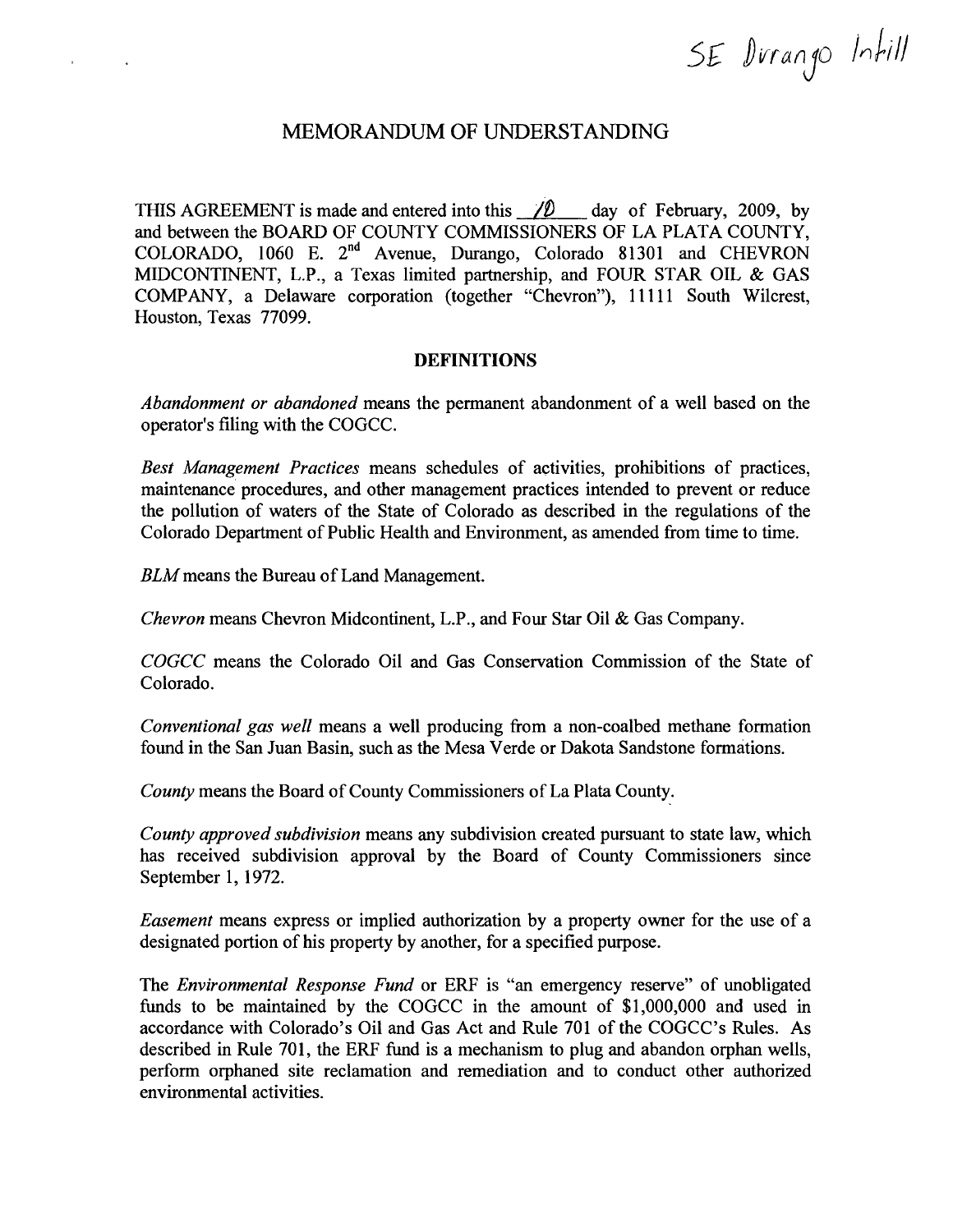*Fruitland Coal Well* means a gas well drilled for the purpose of producing gas from the Fruitland coal seams underlying the lands described in the Infill Application.

 $\overline{1}$ 

 $\ddot{\phantom{a}}$ 

*Gas well* means a well having a pressure and volume of natural gas; specifically, producing methane, often in combination with a variety of other substances such as butane, propane and carbon dioxide.

*Green completion* means a technique whereby gas is recovered for sale or use instead of being vented or flared during initial completion flow back operations.

*Heavy equipment* means individual truck/trailer combination vehicles with a gross vehicle weight exceeding 5 tons.

*Infill Application* means the application filed by Chevron Midcontinent, L.P. and Four Star Oil & Gas Company with the COGCC on or about October 10, 2008 requesting an order to permit, at the option of the operator, third and fourth wells to be drilled in certain 320 acre drilling and spacing units in the Ignacio-Blanco Field in La Plata County, Colorado.

*Injill Application Area* means the area within La Plata County described in the Infill Application, also known as Township 34 North, Range 9 West, NUL, Section 1: N/2 and S/2, Township 34 North, Range 8 West, NUL, Section 5: W/2, Section 7: N/2 and S/2 and Section 8: N/2 and Township 34.5 North, Range 9 West, NUL, Section 36: N/2 and S/2.

*Infill County Permit* means any permit the county issues pursuant to LPLUC for minor oil and gas facilities and major oil and gas facilities related to the Intill Application.

*Infill Wells* means those wells contemplated to be drilled by virtue of the Infill Application.

*LPLUC* means the La Plata County Land Use Code as of January 1, 2009.

*Low bleed* means pneumatic controllers installed on field equipment to replace high bleed devices that vent small amounts of methane continuously.

*Major oil and gas facilities* shall have the meaning set forth in Section 90-19 of LPLUC.

*Minor oil and gasfacilities* shall have the meaning set forth in Section 90-19 of LPLUC.

*Permanent operations* means operations for an Infill Well after initial drilling, completion and interim reclamation and before abandonment.

*Proposed Infill Well* means an Infill Well for which an application for a minor facility has been submitted to La Plata County after the Effective Date of this Agreement.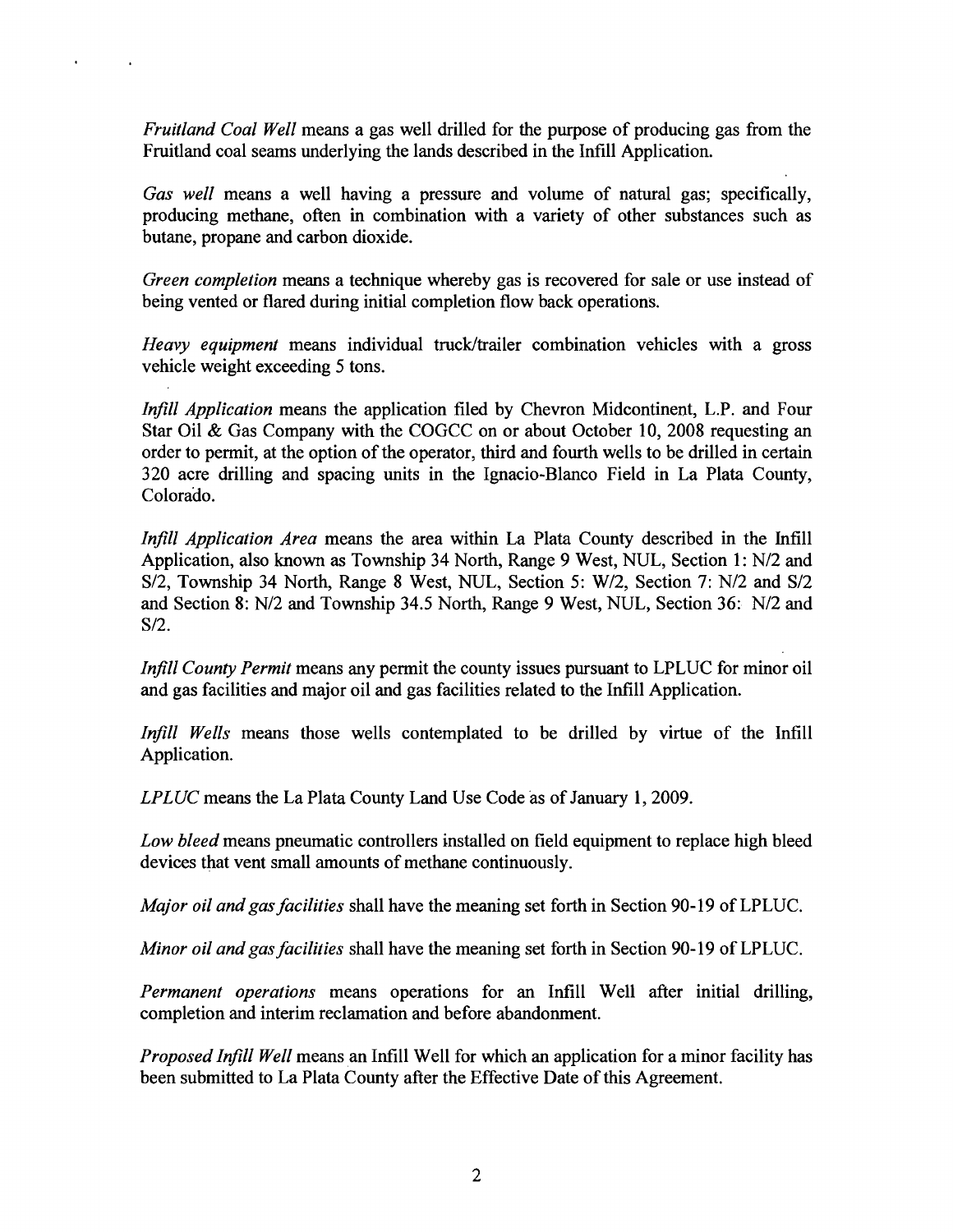*Reasonable efforts* means diligent and good faith efforts to accomplish a given objective.

*Right-of-way* means a tract or strip of land, separate and distinct from the underlying property, owned, occupied or intended to be occupied by an oil, gas and/or water pipeline.

*Road Maintenance and Improvement Fees* or *Fees* means the County road maintenance and improvement fees described in Article 3 below.

*Water quality testing wells* means domestic water wells within the vicinity of gas wells tested for water quality.

*Well Pad* means the flat graveled portion of the pad area in which permanent operations for the gas well take place.

### **RECITALS**

A. La Plata County is a political subdivision of the State of Colorado authorized to act through its Board of Commissioners.

B. Chevron is a gas producing operator which has filed the Intill Application with the COGCC requesting an increase in the density of Fruitland Coal Wells in parts of La Plata County, Colorado. The Intill Application requests an order from the COGCC to permit, at the option of the operator, third and fourth optional wells to be drilled to and produce from the Fruitland Coal seams in each approximate 320 acre drilling and spacing units within the Intill Application Area.

C. The parties to this Agreement have differing legal positions regarding the degree and extent of the County's authority to regulate certain aspects of oil and gas operations. The parties prefer, if possible, to avoid expending their resources in advancing their legal positions. Notwithstanding these differences and in their desire to avoid protracted formal hearings, the County and Chevron are willing to agree to the terms contained herein.

D. The provisions of Chapter 90 of LPLUC require Chevron to obtain a county permit for the construction, installation and operation of oil and gas facilities within the unincorporated areas of the county except with respect to those lands where the County's jurisdiction is preempted by federal or state law, or by Southern Ute Indian Tribal jurisdiction.

E. The County seeks to facilitate the development of oil and gas resources within the above-described areas of the county while mitigating potential impacts from such development.

F. The County has determined that potential impacts attendant to future gas development would be best mitigated for the county as a whole if future Fruitland Coal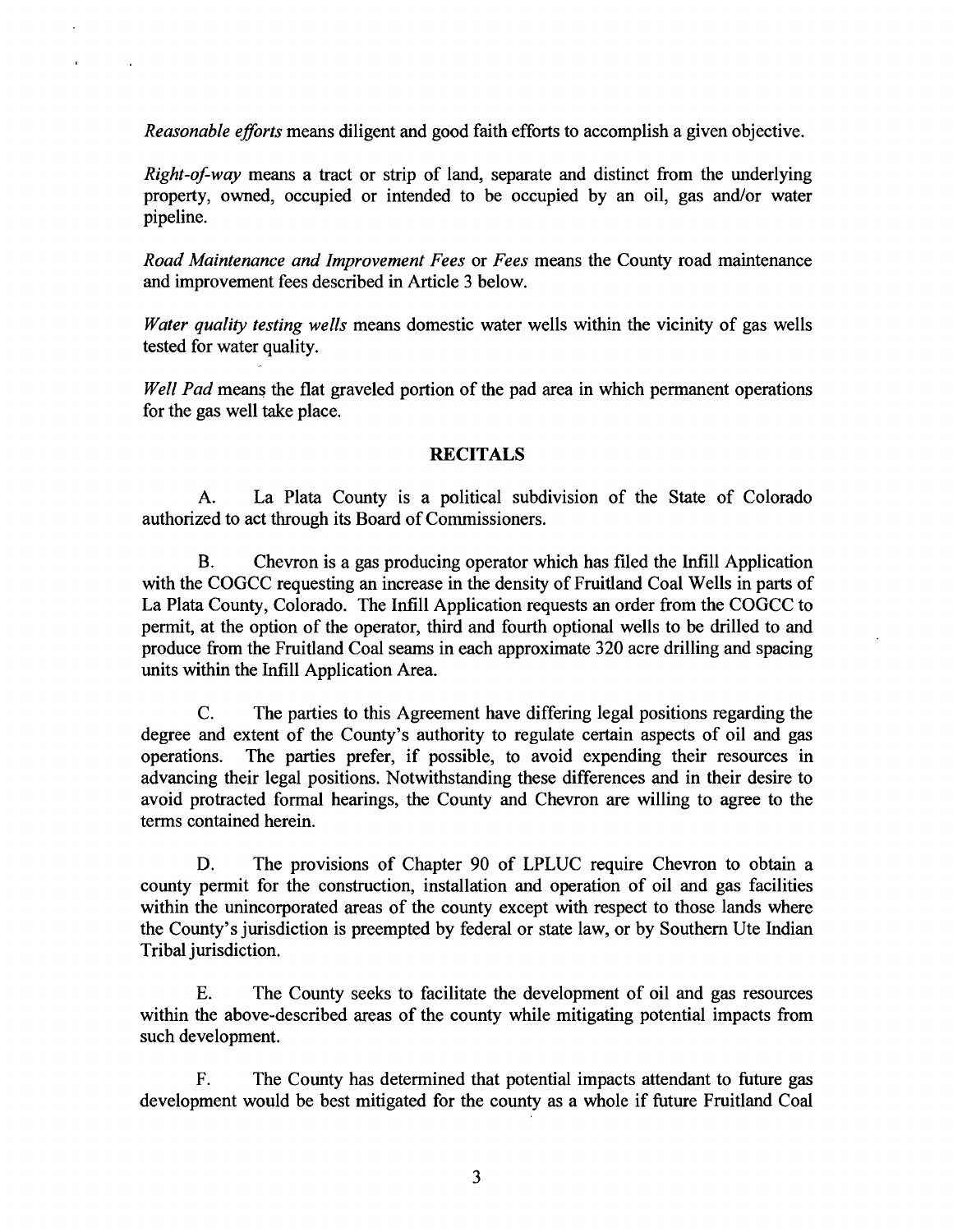Wells are drilled on existing well pads where practical and as prescribed in LPLUC despite the fact that, in some instances, the use of existing well pads may further affect certain property owners and neighboring properties.

G. C.R.S. § 43-2-147 allows the County to, and describes the manner in which, the County shall regulate vehicular access to and from any public highway under its jurisdiction and from or to property adjoining a public highway in order to protect the public health, safety and welfare, to maintain smooth traffic flow, to maintain highway right-ofway drainage and to protect the functional level of public highways.

H. The County, as a matter of right, intervened in the adjudicatory proceedings before the COGCC related to the Intill Application to raise environmental or public health, safety and welfare concerns. In exchange for the agreements contained herein, the County will not protest Chevron's Infill Application, nor, if it intervenes in the adjudicatory proceedings related to the Intill Application, will it advocate any position inconsistent with any term contained in this Agreement.

I. Chevron and the County wish to have certain issues amicably resolved prior to the COGCC's adjudicatory proceedings on the Intill Application and they agree that certain provisions of this Agreement should be included (subject to COGCC approval) in the requested Intill order.

[REST OF PAGE LEFT INTENTIONALLY BLANK]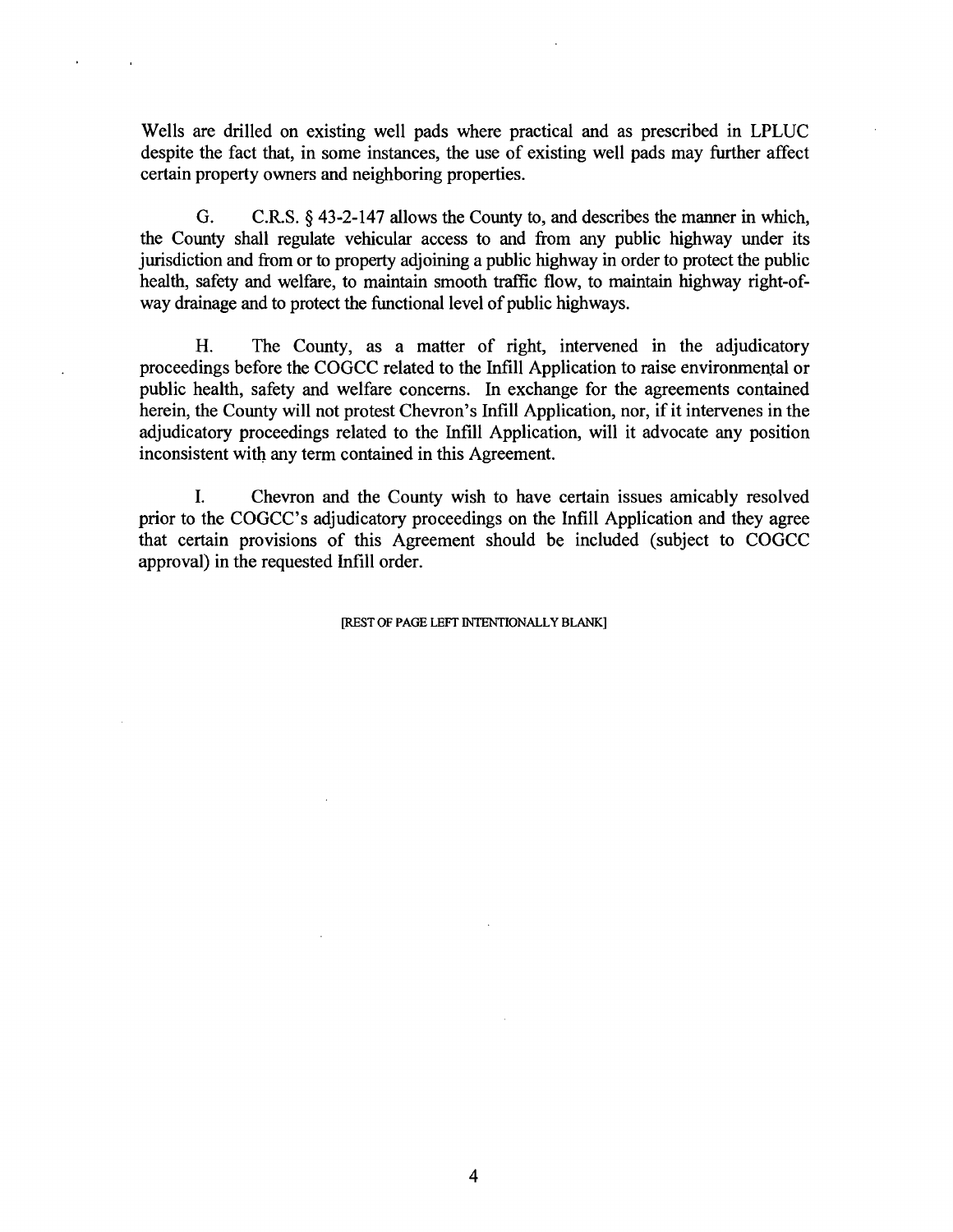### AGREEMENT

 $\mathcal{A} \subset \mathcal{A}$ 

In consideration of the mutual obligations and benefits set forth in this Agreement and for other good and valuable consideration, the receipt of which is acknowledged, Chevron and the County agree as follows:

# ARTICLE I APPLICATION

This Agreement shall apply to lands presently within the unincorporated portions of the Infill Application Area within the County with the exception of those lands where the County's jurisdiction is preempted by federal or state law, or by Southern Ute Indian tribal jurisdiction.

#### **ARTICLE II**

### DENSITY AND USE OF EXISTING WELL PADS AND FACILITIES

*2.1 Density.* Chevron agrees that, except as provided in Article 2.2 herein or as may be otherwise permitted in the COGCC order approving Chevron's Infill Application, the density of Fruitland Coal Well Pads within the Intill Application Area shall not exceed two (2) within any drilling and spacing unit of 320-acres for the Fruitland Coal Seam. Notwithstanding the foregoing, nothing contained in this Article II shall be construed so as to require the closure or abandonment of any existing gas well.

*2.2 Well Location; Exceptions.* The County believes that the potential impacts attendant to future gas development would be best mitigated for the County as a whole if future Fruitland Coal Wells are drilled on existing well pads ("Pad Drilling"). In support of this policy, in situations where reasonable efforts fail to produce a surface use agreement concerning Pad Drilling between Chevron and the surface owner, the County, in its discretion, may approve the Infill County Permit for Pad Drilling. Special exceptions to Article 2.1 may be requested by Chevron in its applications for Infill County Permits. The County will grant special exceptions when the County finds that one or more of the following factors apply in a manner such that use of an existing Well Pad is rendered impractical:

- a. topographic characteristics of the site;
- b. natural resource constraints *(e.g.,* wetlands);
- c. the location of utilities or similar services;
- d. geologic factors or where issues concerning distances between wells are present:
- e. other site conditions beyond the control of Chevron; or
- f. safety concerns.

In rare circumstances, the County may also, in its discretion, grant a special exception to Article 2.1 at the request of the surface owner and Chevron based upon other impacts that may arise from Pad Drilling. Nothing herein shall be construed or applied so as to result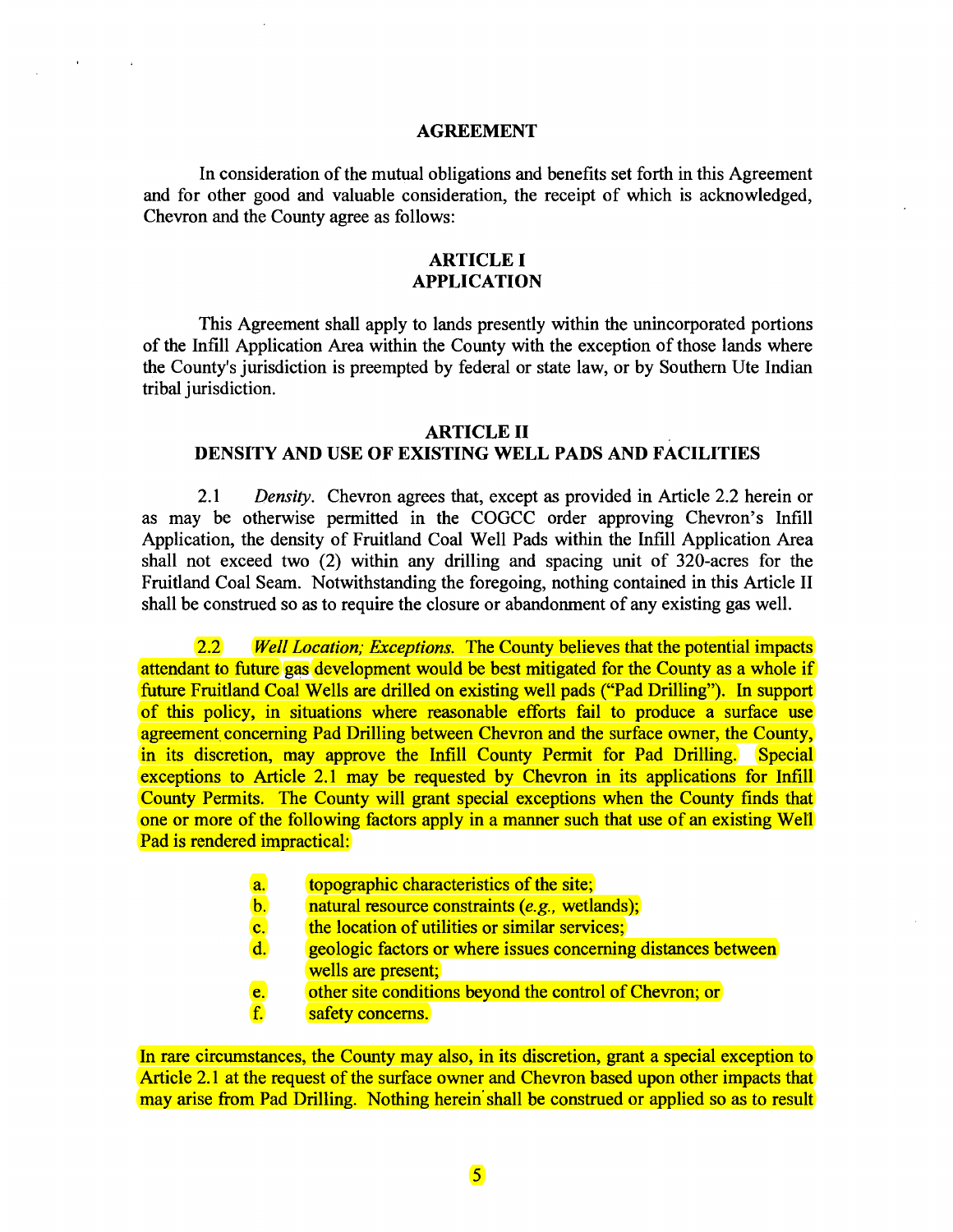in the complete preclusion of an Infill Well authorized by the COGCC. The limitation contained in Section 2.1 shall not apply in any instance in which the County denies a permit application to drill a well from an existing Well Pad or to expand an existing Well Pad.

*2.3 Use of Existing Infrastructure.* Chevron agrees, except as provided in Article 2.2, to use existing infrastructure, including but not limited to the use of existing roads, pipeline routes and Well Pads within the existing COGCC drilling windows in the Intill Application Area. Nothing contained in this Article 2.3 shall preclude Chevron from installing additional or substitute facilities within the existing roads, pipeline routes and Well Pads if reasonably required to produce and operate the Infill Wells. The County recognizes that some minor recontiguration of the existing infrastructure or additional easements may be necessary due to the placement of multiple wells on existing Well Pads. At the request of the County, Chevron shall furnish information demonstrating Chevron's requested need for new facilities (roads, pipeline easements, well pads, *etc.)* and new facilities may be required due to:

a. The lack of existing infrastructure in a COGCC permitted Fruitland drilling window.

b. Engineering, geologic, safety, surface feature, economic, and/or without limitation any other constraints that make use of existing infrastructure reasonably impractical.

c. Facility ownership constraints that make the sharing or use of existing facilities reasonably impractical.

*2.4 Legal Non-Conforming Uses and Setbacks.* Section 90-122(b) of LPLUC establishes certain setback requirements. In some instances, existing minor oil and gas facilities which initially met such requirements would not meet the requirements if a current application were filed due to (i) the encroachment of other development into the setback area, (ii) because the regulation was not in effect when the original installation occurred or (iii) because a waiver previously was obtained. Because the County believes that the policy of utilizing existing well pads is critical to the mitigation of the overall impact of the Intill Wells on the county as a whole, the County agrees that in those instances where the setback requirements of Sections 90-122 (b)(l) and (2) cannot be met currently, the County will consider the use of the existing Well Pad site a legal nonconforming use not subject to the requirements of Sections 90-122 (b)(I) and (2), provided that the degree of the nonconformity is not in any way increased by the placement of the Intill Well on the existing Well Pad site. The degree of existing nonconformity shall be measured from the well head to the nearest residential structure and/or county approved subdivision as applicable. The degree of nonconformity for the new Proposed Intill Well shall be measured from the proposed well head to the nearest residential structure and/or county approved subdivision as applicable. The increase, if any, in degree of nonconformity shall be the net difference between the two above measured values.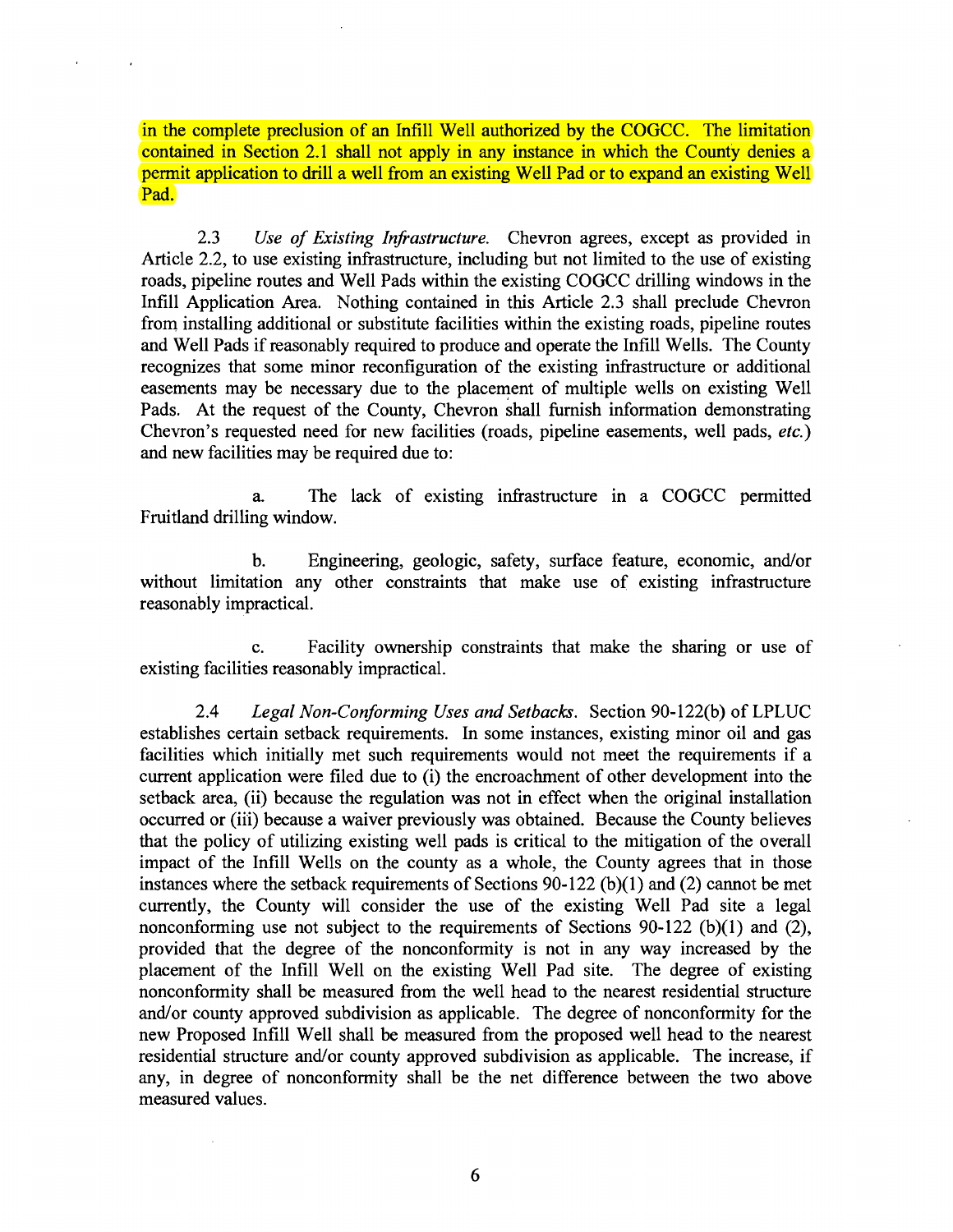*2.5 Expansion of Existing Well Pads.* In those instances where an existing Well Pad is used for an Infill Well, Chevron agrees to use reasonable efforts to minimize the expansion of the area of the existing Well Pad. The reasonableness of the expansion under the circumstances shall be demonstrated by Chevron to the County with its Intill County Permit application. Chevron agrees to exercise reasonable efforts to expand existing well pads away from nearby existing impacted residential structures.

 $\ddot{\phantom{a}}$ 

### ARTICLE III

### PRIVATE ROADS AND ROAD MAINTENANCE AND IMPROVEMENT FEES

*3.1 Road Maintenance and Improvement Fees.* County and Chevron have determined that specific land use activities by Chevron within the Infill Application Area may create impacts on County roads and, therefore, mitigation in the form of negotiated road maintenance and improvement fees is proper and necessary. The parties recognize that these fees are not always a reliable or sufficient source of funds and that the County's ability to actually perform such work may be limited or hampered by reasons beyond its control. However, the County agrees to exercise good faith in its efforts to carry out the intent of this Agreement and to perform such work to the extent that monies are available and appropriated. The County shall control the sequencing and timing of such work and Chevron hereby waives its rights, if any, to insist upon completion of the work or to dictate the manner, sequencing and timing of the same. The County recognizes and acknowledges that the monies collected hereunder must be collected and spent in a manner consistent with the accounting practices set forth in C.R.S. § 29-1-801 *et seq.* and that such monies may only be spent on facilities that are directly and reasonably related to the mitigation of impacts related to the activities described in the Infill Application.

*3.2. Road Maintenance and Improvement Fees Calculation and Payment.* Based upon certain agreed upon assumptions, Chevron and the County have agreed to estimated Road Maintenance and Improvement Fees for minor oil and gas facilities with respect to the Infill Application of  $$8,900.00$ . All major facilities shall pay fee(s) based upon a traffic study associated with the Class II permit for such major facility and such fee(s) shall be based upon the methodologies used by the parties to derive the fees set forth herein.

Chevron shall pay the County the actual Road Maintenance and Improvement Fee due and owing for the prescribed activity prior to the County's final approval of the Infill County Permit. If a Permit is not issued for the Proposed Infill Well, then the Fee will be returned to Chevron within ten (10) business days.

*3.3 Adoption ofRoad Impact Fee or Road Maintenance and Improvement Fee Program.* The County is presently undertaking a feasibility study for the imposition of a county-wide impact fee program. To the extent legally permissible, the County shall use reasonable efforts to adopt a road impact fee program applicable to those eligible properties and uses upon which the County can legally impose an impact fee pursuant to constitutional and statutory parameters. If such a program is adopted by the County and,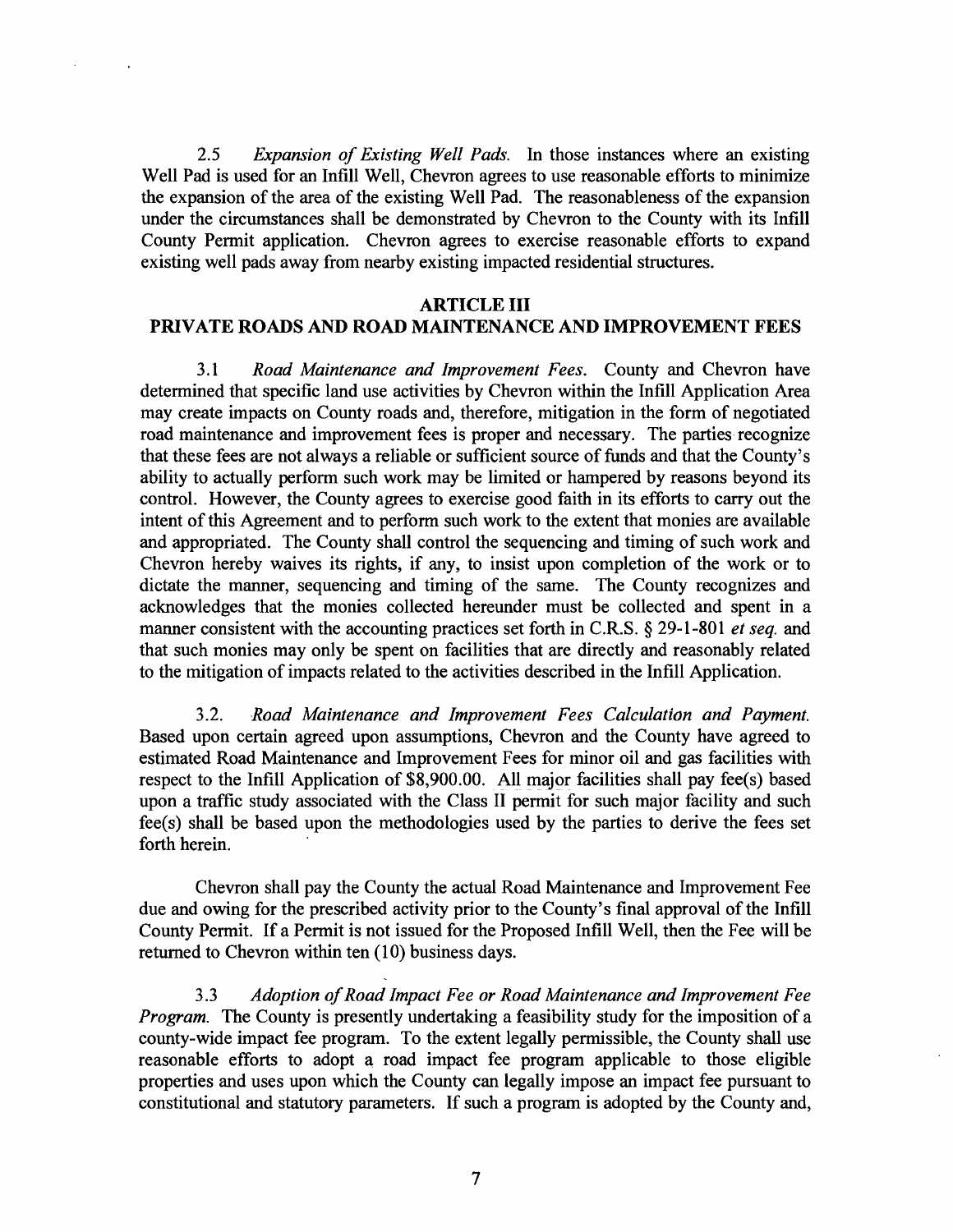as adopted applies to minor oil and gas facilities and major oil and gas facilities, Chevron's obligation to pay the fees described in Article 3.2, other than those already paid, shall terminate.

*3.4 Submission of Information.* The County seeks to efficiently and effectively schedule maintenance and improvement projects on its county roads. The use of such roads by heavy equipment related to construction or production activities in the Infill Application Area could have an effect on such projects. The County seeks and Chevron agrees to provide the County, on a quarterly basis, a forecasted activity plan setting forth the expected location and duration of minor oil and gas facilities and major oil and gas facilities operations within the county for the upcoming quarter as well as the county roads to be accessed and general proposed travel or haul routes. To the extent Chevron does not have activities forecasted on a quarterly basis, it only need to provide such activity plans as they are created by Chevron. The disclosure of such plans and routes is for informational purposes only and shall not be construed as creating any obligation on the part of Chevron, including, without limitation, to create such plans or to conduct such operations, to limit the location and duration of such operations or to follow such routes. The first submission of such information shall occur within sixty (60) days after the COGCC order approving the Infill Application. The County agrees to after the COGCC order approving the Infill Application. reciprocate and provide notice to Chevron of its intended projects and forecasted activity plan on a quarterly basis.

*3.5 Use ofSubdivision Roads.* Chevron agrees that in those instances where it accesses Intill Wells in the Infill Application Area through a road or roads within a county-approved subdivision and a governing entity exists *(e.g.,* homeowners' association) with legal authority to bind the entity and its members, and with the authority to grant access rights over such roads and/or negotiate agreements with respect to their use, Chevron will use reasonable efforts to negotiate a fair and reasonable road maintenance or road improvement agreement with such entity for the purpose of paying or making in-kind contributions for its pro rata share of the cost of maintaining or improving the affected road(s). Such agreements or a memorandum thereof shall be recorded with the Clerk and Recorder of La Plata County. The existence, or lack thereof, of such executed and recorded agreements shall' be noted in the Infill County Permit application for informational purposes only.

*3.6 Use ofEquipment.* Chevron agrees that:

a. it will remove or require the removal of chains from its heavy equipment before entering a county road;

b. all new roads associated with the Infill Wells within the Intill Application Area shall have gravel access and Well Pads with a minimum of four inches (4") of Class 6 Aggregate Base Course as defined by the Colorado Department of Transportation Standard Specifications for Road and Bridge Construction over a stabilized base, both of which shall be maintained throughout permanent operations of the Well Pad; and

8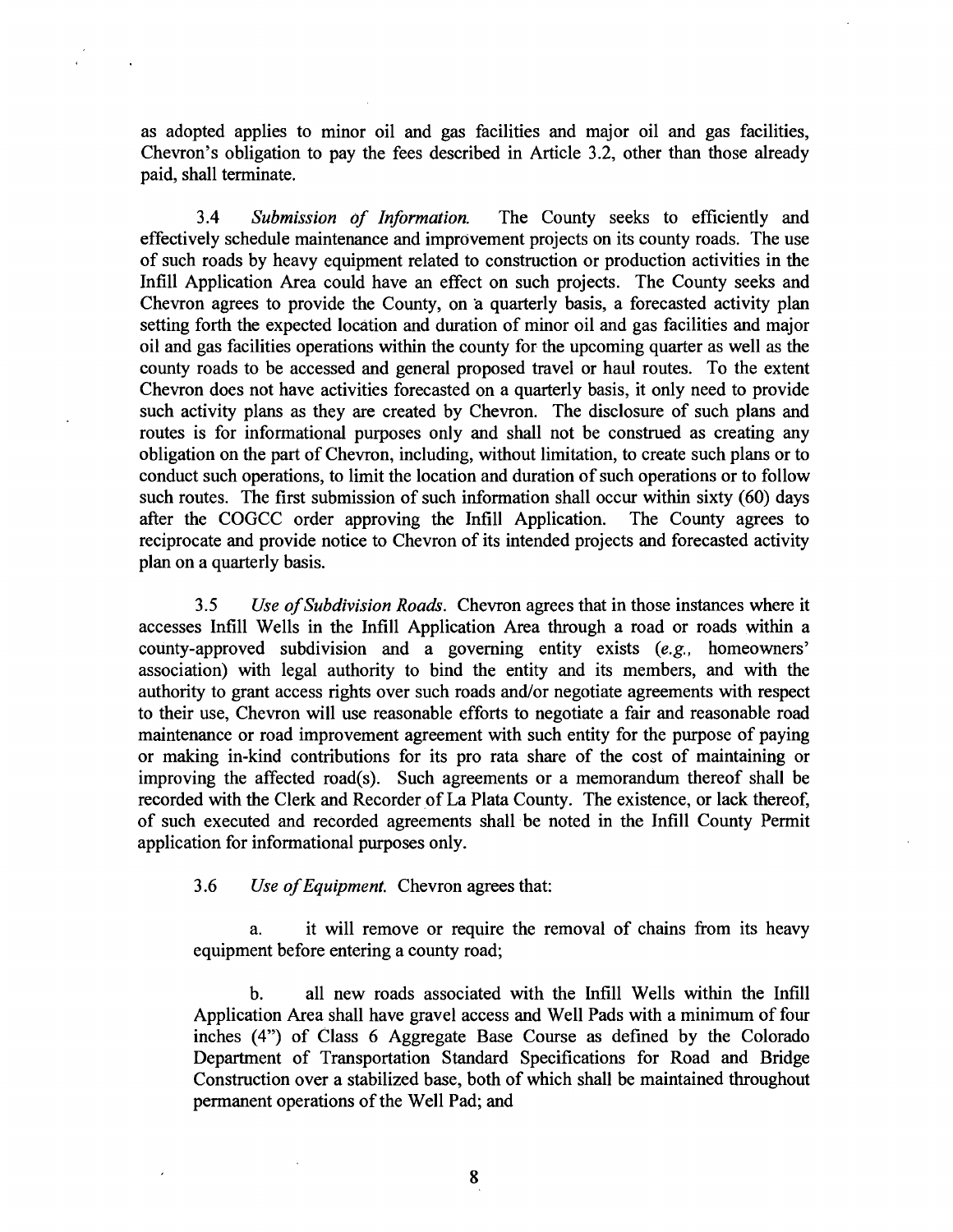c. if mud and/or debris is tracked onto the county road by 'Chevron's equipment, Chevron shall remove same and restore the condition of the road as promptly as is reasonable under the circumstances.

*3.7 Produced Water Hauling.* Except in emergency situations of which the County shall be provided notice, and except during drilling, completion and well servicing operations, Chevron shall use reasonable efforts to transport by pipe produced water within the Infill Application Area. In those instances where the utilization of a water hauling truck is required. Chevron agrees to strictly comply with the weight restrictions set forth in Chapter 42, Article V of the LPLUC.

## ARTICLE IV AIR QUALITY

4.1 *Electrification.* Chevron agrees that with respect to Infill Wells drilled after the Effective Date of this Agreement within the Infill Application Area requiring long-term artificial lift, it shall utilize electric motors for all artificial lift installations provided the Well Pad is within 1320 feet of distribution voltage and the ability to do so is not cost prohibitive due to the demands of property owners from whom easements are required, topography or other physical features *(e.g.,* the presence of a river). Chevron agrees that if distribution voltage is not currently within 1320 feet of the proposed Well Pad, it will contact and provide the surface owner an opportunity at the surface owner's cost to extend distribution voltage to within 1320 feet of the proposed Well Pad. It is understood that gas powered artificial lift equipment may be used prior to the time that La Plata Electric Association brings power to the site. Chevron agrees to request that La Plata Electric Association place the power lines underground except in areas where the topography or subsurface conditions render it infeasible or in situations in which the landowner requests overhead lines.

*4.2 Greenhouse Gas Reduction.* Chevron agrees to utilize reasonable efforts to minimize methane emissions by using "green completion" techniques, and the installation of "low bleed" pneumatic instrumentation, when feasible.

*4.3 Emission Control Equipment.* Chevron will comply with existing EPA rules and any future regulations validly adopted by an authority with appropriate jurisdiction, including regulations that may be adopted by the Southern Ute Indian Tribe.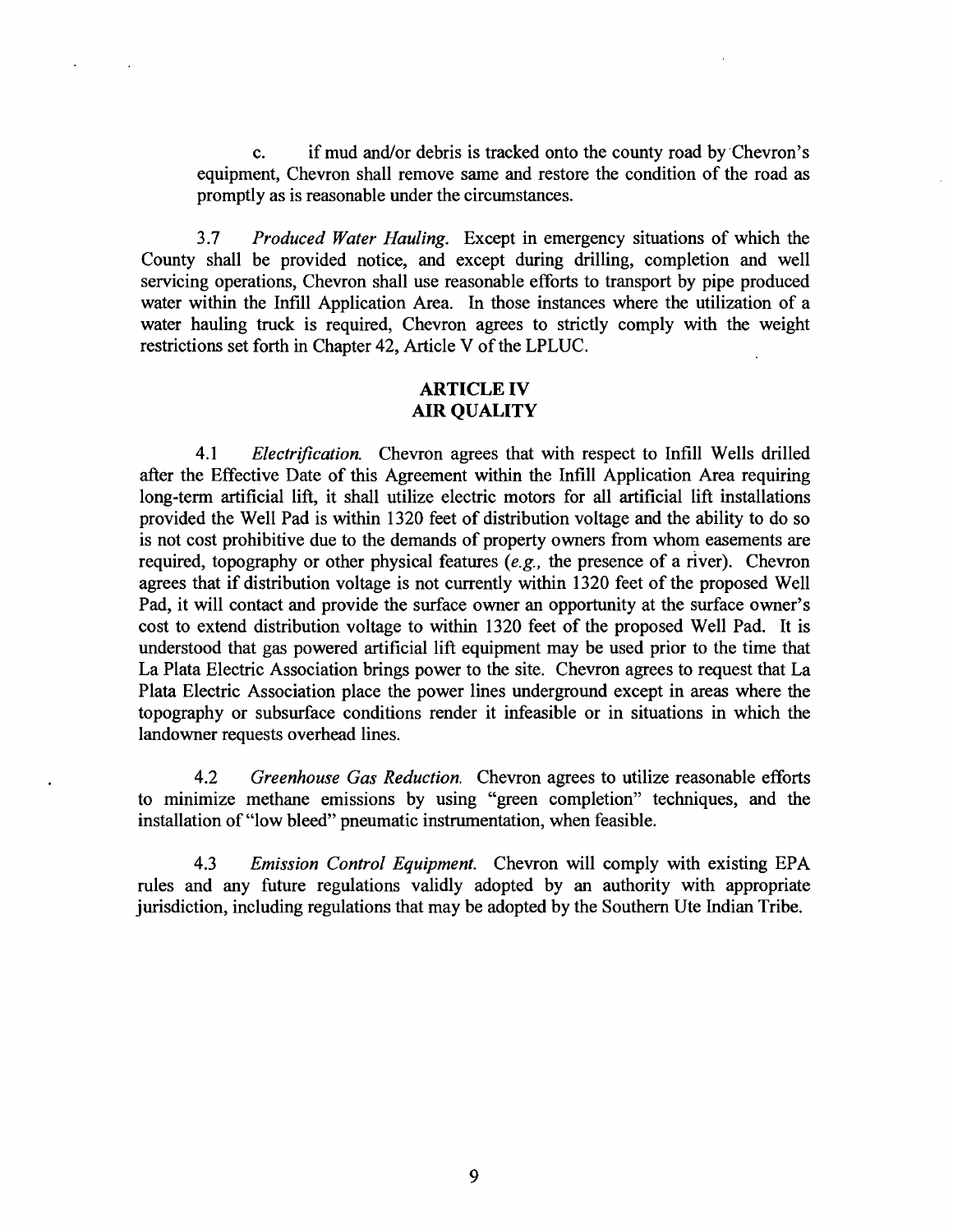## ARTICLE V WATER QUALITY

 $\mathcal{A}$ 

*5.1 Storm Water Management and Spill Prevention Containment and Control.* Even if not required to do so by any applicable regulation or law, Chevron agrees to utilize Best Management Practices for all pad expansions and new pads and for road and pipeline development or improvements.

*5.2 Water Well Monitoring.* If a conventional gas well exists within one quarter (1/4) mile of the bottom hole location of a Proposed Infill Well, then the two (2) closest water wells within a one-half (1/2) mile radius of the conventional gas well shall be sampled by Chevron as water quality testing wells. If possible, the water wells selected shall be on opposite sides of the existing conventional gas well not exceeding one-half (1/2) mile radius. If water wells on opposite sides of the conventional gas well cannot be identified, then the two (2) closest wells within one-half (1/2) mile radius shall be sampled. If two (2) or more conventional gas wells are located within one quarter (1/4) mile of the bottom hole location of the Proposed Infill Well, then the conventional gas well closest to a Proposed Infill Well shall be used for selecting wells for sampling.

If no conventional gas wells are located within one quarter  $(1/4)$  mile radius of the bottom hole location of the Proposed Intill Well, then the selected water wells shall be within one quarter (1/4) mile of the bottom hole location of the Proposed Infill Well. In areas where two  $(2)$  or more water wells exist within one quarter  $(1/4)$  mile of the bottom hole location of the Proposed Infill Well, then the two (2) closest water wells shall be sampled by Chevron. Ideally, if possible, the water wells selected should be on opposite sides of the bottom hole location of the Proposed Infill Well. If water wells on opposite sides of the bottom hole location of the Proposed Infill Well cannot be identified, then the two (2) closest wells within one quarter (1/4) mile radius shall be sampled by Chevron. If two  $(2)$  water wells do not exist within one quarter  $(1/4)$  mile radius, then the closest two water wells within a one-half (1/2) mile radius shall be selected.

If no water well is located within a one quarter (1/4) mile radius area or if access is denied, a water well within one-half  $(1/2)$  mile of the bottom hole location of the Proposed Intill Well shall be selected. If there are no water quality testing wells meeting the foregoing criteria, then sampling shall not be required. If the BLM or the COGCC have already acquired data on a water well within one quarter  $(1/4)$  mile of the conventional gas well, but it is not the closest water well, it shall be given preference in selecting a water quality testing well. The "initial baseline testing" described in this paragraph shall include all major cations and anions, TDS, iron and manganese, nutrients (nitrates, nitrites, selenium), dissolved methane, pH, presence of bacteria and specific conductance and field hydrogen sulfide.

If free gas or a methane concentration level greater than  $2 \text{ mg/L}$  is detected in a water quality testing well, compositional analysis and carbon isotopic analyses of methane carbon shall be perfonned to detennine gas type (thermogenic, biogenic or an intermediate mix of both). If the testing results reveal biogenic gas, no further isotopic testing shall be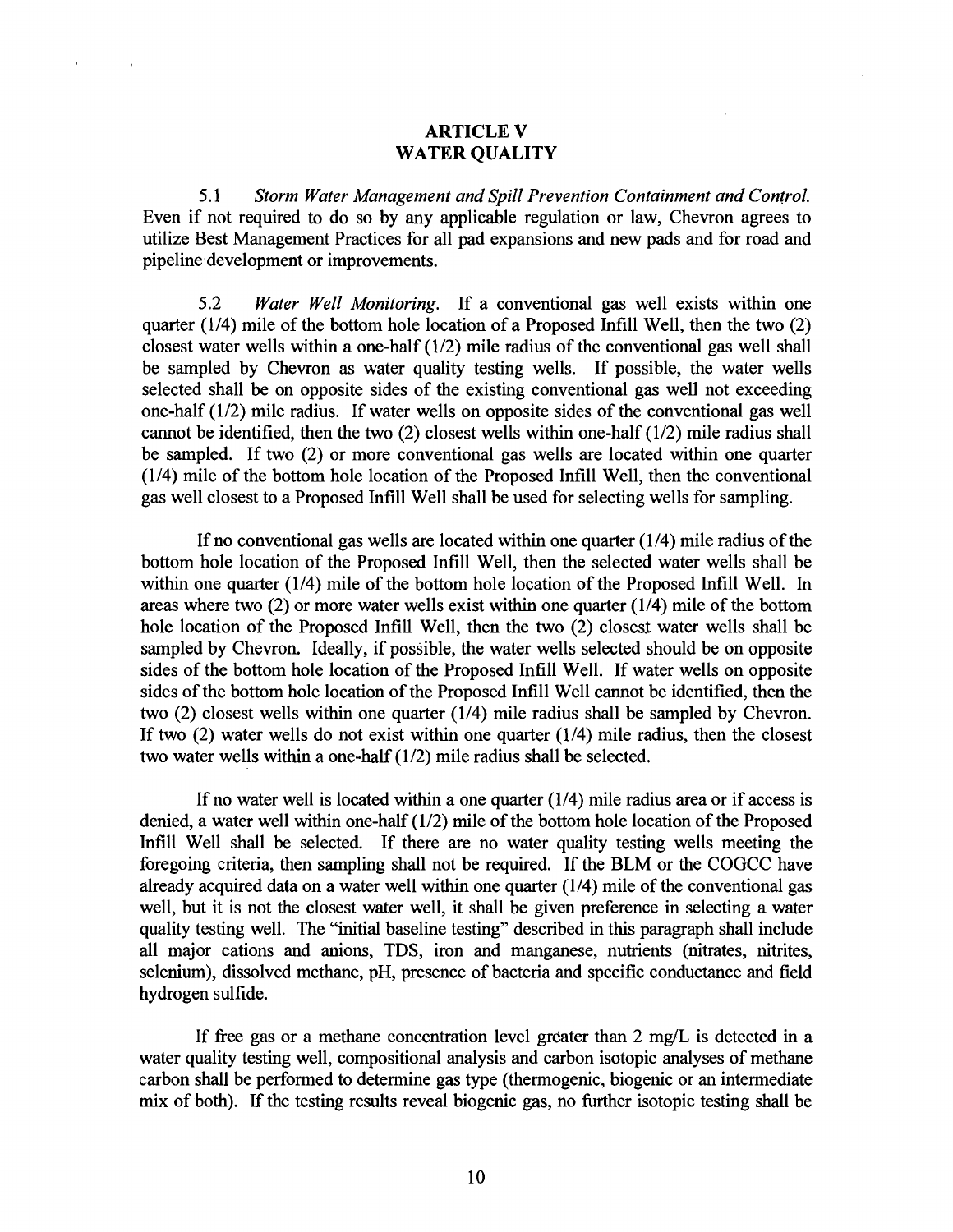done. If the carbon isotope test results in a thermogenic or intermediate mix signature, annual testing shall be performed thereafter and an action plan shall be drafted by Chevron to determine the source of the gas. If the methane concentration level. increases by more than 5 mg/L between sampling periods, or increase to more than 10 mg/L, an action plan shall be drafted to determine the source of the gas.

The initial baseline testing shall occur prior to the drilling of the Proposed Infill Well. Within one (1) year after completion of the Infill Well, a "post completion" test shall be performed for the same parameters above and repeated three (3) and six (6) years thereafter. If no significant changes from the baseline have been identified after the third test (the six year test), no further testing shall be required. The testing schedule will restart after the drilling of a new Intill Well on an existing Well Pad if the wells to be tested include those tested for the  $160$  acre infill program Additional "post completion" test(s) may be required if changes in water quality are identified during follow-up testing. The Director of the COGCC may require further water well sampling at any time in response to complaints from water well owners.

Within three (3) months of collecting the samples used for the test, copies of all test results described above shall be provided to the COGCC and the surface owner where the water quality testing well is located.

# ARTICLE VI PLUGGED AND ABANDONED WELLS/SOIL GAS VAPOR SURVEY

A soil gas vapor-monitoring program is designed to determine a possible lack of zonal isolation along wellbores of plugged and abandoned wells. Chevron will attempt to identify any plugged and abandoned wells located within 0.25 miles of the bottom hole location of any Proposed Infill Well. Any plugged and abandoned well within 0.25 miles of the bottom hole of a Proposed Intill Well will be assessed for risk, taking into account cementing practices reported in the plugged and abandoned reports. Chevron shall notify the COGCC of all results of all risk assessments of plugging procedures. The COGCC may appropriate funds under Rule 701 (the Environmental Response Fund) to conduct soil gas monitoring tests to further define the risks. If the monitoring reveals a possible lack of zonal isolation, the COGCC may then conduct or order any necessary remediation or other authorized activities.

## ARTICLE VII OUTCROP MONITORING ACTIVITIES AND CONTINGENCY PLANNING

The County and Chevron recognize that many of the following provisions are incorporated into the Memorandum of Understanding entered into between the County and Chevron dated June 3, 2008 ("WAIC MOU"). Prior to the County issuing its written approval granting a County Infill Permit for operations in the Infill Area that are covered by this Agreement, other than those operations described in Article VII herein to which no County permit is required, and to the extent the following provisions have not already been completed pursuant to Chevron's operations that are subject to the WAIC MOU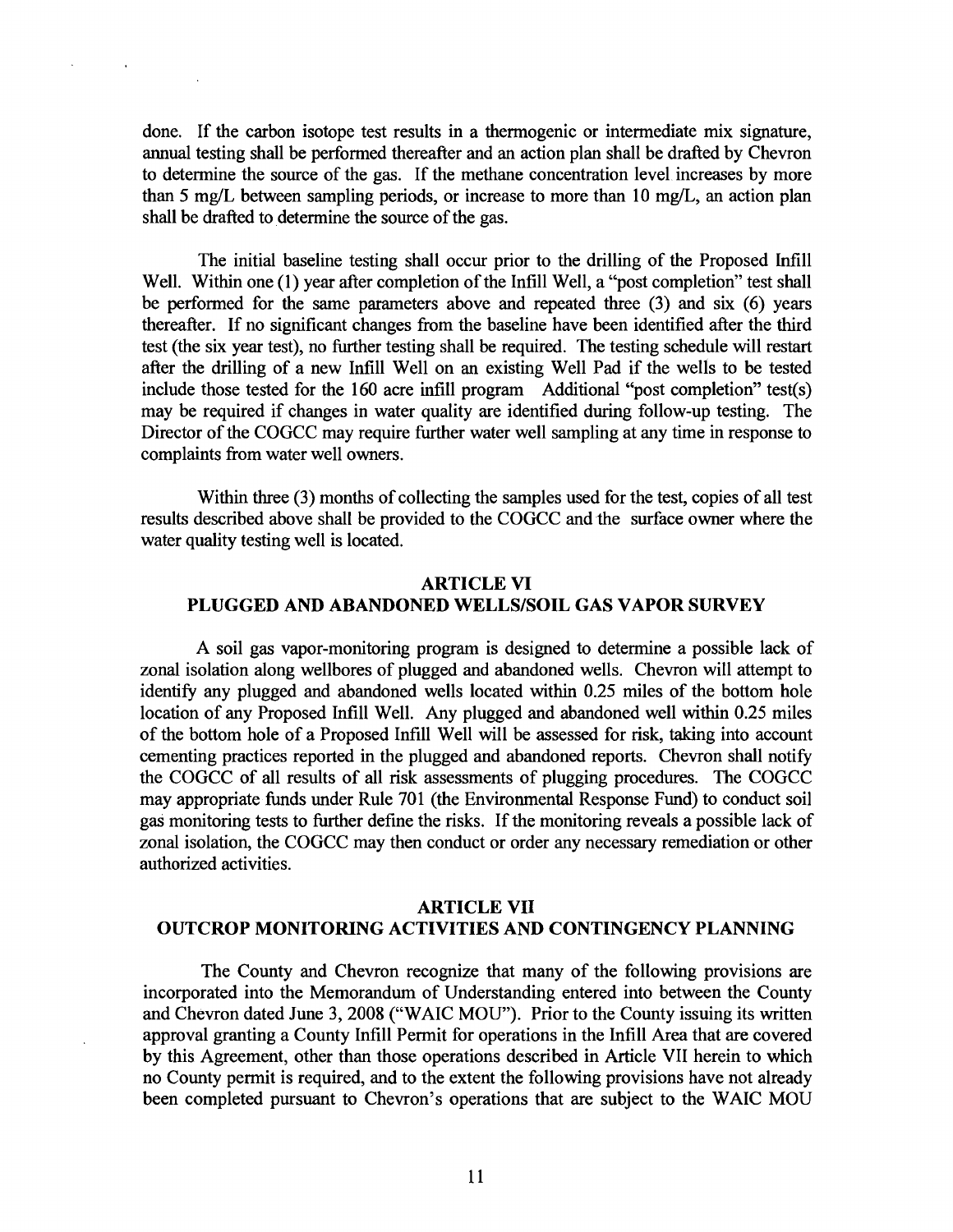and Chevron's Infill Application filed before the COGCC on August 9, 2007 ("WAIC Application"), Chevron agrees to comply with the following conditions:

7.1 Unless such wells have already been installed pursuant to Article VII 1 of the WAIC MOU, Chevron shall endeavor to install two (2) monitoring wells, one (1) located either in Section 6 or 8, Township 34 North, Range 9 West (North of Southern Ute Indian Line) and one (1) located in Section 4, Township 34 North, Range 9 West (North of Southern Ute Indian Line. If drilled, these wells shall be installed into the Fruitland Formation and perforated across the coal seams. The Proposed locations of these wells will be discussed with and approved by the COGCC project manager for the La Plata County portion of the COGCC 4M Project. A suite of logs will be run, including gamma ray, bulk density, resistivity, caliper and" spontaneous potential. A sonic log will also be run to determine face and butt cleat orientation. The wells shall be shut-in and static gradient pressure tests shall be performed in the wells on a monthly basis or the wells shall be equipped with two  $(2)$  pressure transducers, one to measure bottomhole pressure and one to measure wellhead pressure and an electronic data logger. Pressure data shall be reported to the COGCC on a monthly basis. The wells shall be blown down periodically, but at least once annually, and a meter shall be used to measure the rate and volume of the gas released. At the conclusion of the blow down test, which will be either after the well has blown down or after 24 hours of venting, a pressure measuring device shall be run in the well to measure bottomhole shut-in pressure and fluid level, if present. The results shall be reported to the COGCC within one (1) month of the test. If such wells are drilled pursuant to this Agreement rather than pursuant to the WAIC MOU, Chevron shall not be subject to Article VII 1 of the WAIC MOU, thereby eliminating duplicative requirements. If Chevron is unable to accomplish the installation of these monitoring wells, then Chevron, the staff of the COGCC, and the staff of La Plata County, shall meet and develop reasonable alternatives to further the goals of the COGCC 4M Project.

7.2 To the extent one has not already been done pursuant to Article VII 2 of the WAIC MOU, Chevron will conduct a detailed soil gas survey over the outcrop of the Fruitland Formation in Sections 4,5, 6, 7, Township 34 North, Range 9 West (All North of Southern Ute Indian Line), Section 12 , Township 34 North, Range 10 West, , Section 12, Township 34 North, Range 10 West, Section 33, Township 34.5 North, Range 9 West, Sections 26, 27, 33, and 34, Township 35 North, Range 9 West. A grid-mapping system, such as that currently used for the outcrop monitoring required by Order Nos. 112-156 and 112-157 shall be used and shall include collecting gas measurements of methane, hydrogen sulfide, and carbon dioxide flux using a portable flux meter. The locations of the measurements shall be accurately located using Global Positioning System technology. This work is a stand alone requirement of this order, but the results shall also be incorporated into the annual report for the outcrop monitoring required by Order Nos. 112-156 and 112-157. If such survey has been completed pursuant to this Agreement rather than pursuant to the WAIC MOU, Chevron shall not be subject to Article VII 2 of the WAIC MOU, thereby eliminating duplicative requirements.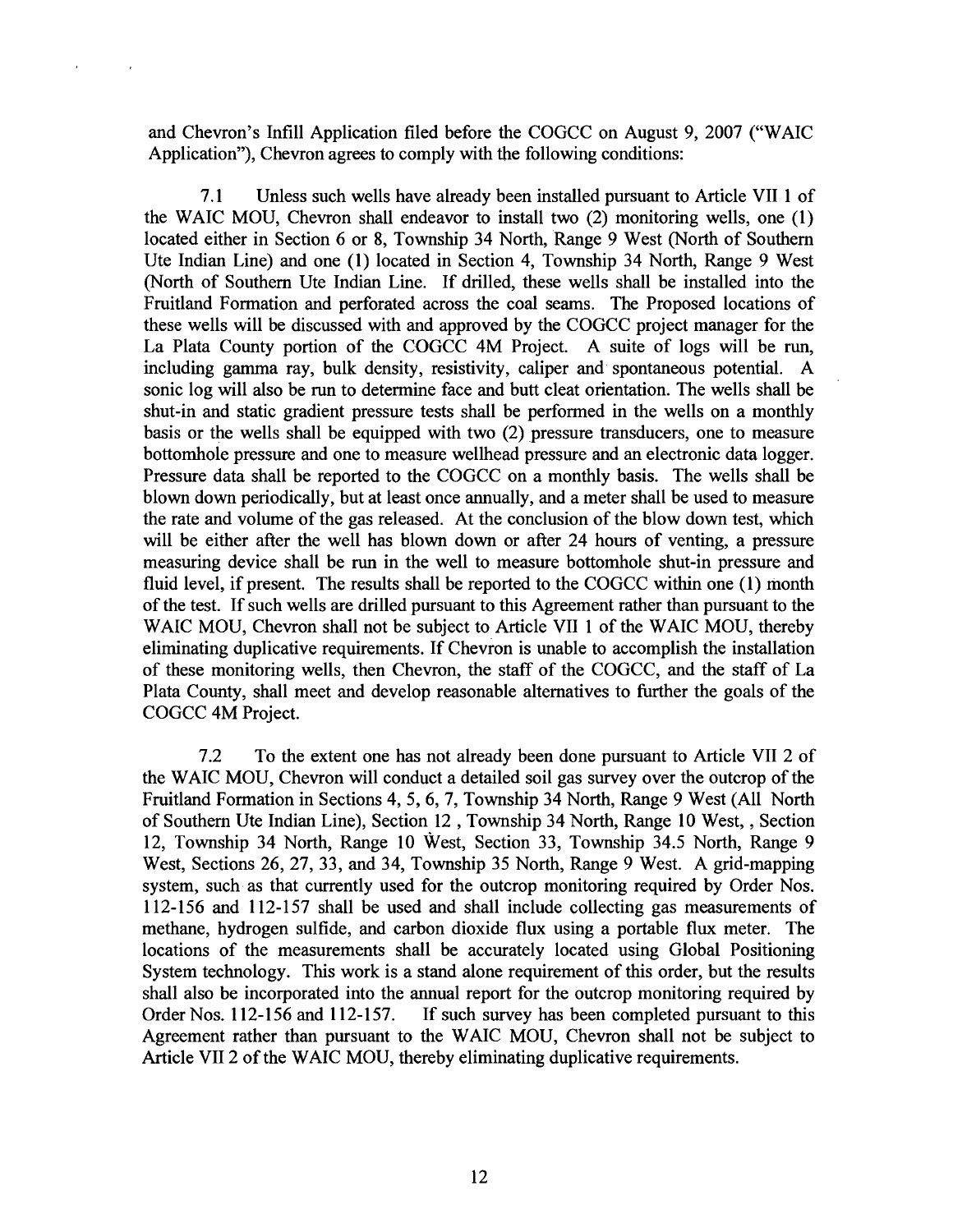7.3 To the extent not already accomplished pursuant to Article VII 5 of the WAIC MOU, Chevron will review the plugging and abandonment procedures for the Federal #34-1/2 34-1 Well (05-067-07514) located in SESE, Section 34, Township 34.5 North, Range 9 West (North of Southern Ute Indian Line) and assess the potential risk of this well to act as a conduit for migration of gas from the Fruitland Formation, taking into account cementing practices reported in the P&A report. Chevron shall notify the COGCC of the results of the plugging and abandonment assessment. The COGCC shall review the assessment and take appropriate action to pursue further investigation and remediation if warranted. In addition, Chevron shall conduct a soil gas survey in the vicinity of the Federal  $#34-1/2$  34-1 Well (05-067-07514) on an annual basis. The results shall be reported to the COGCC within one  $(1)$  month of the survey. If gas is detected in or around this well, then a gas sample shall be collected and submitted for compositional analysis and stable isotope analysis of the carbon and hydrogen of the methane. The results of the soil gas survey shall be reported to the COGCC within two (2) months of the sample collection. If such a review is completed pursuant to this Agreement rather than pursuant to the WAIC MOU, Chevron shall not be subject to Article VII 5 of the WAIC MOU, thereby eliminating duplicative requirements.

7.4 On a well by well basis, and prior to producing wells for which a County Infill Permit has been obtained, and only to the extent not already completed pursuant to Article VII 6 of the WAIC MOU, and subject to obtaining any required authority from land owners or mineral owners and being technically feasible, blow down the five (5) shut-in wells currently monitored by Chevron: Day-V Ranch #1-35 Well (API 05-067-06894), State of Colorado #36-3 Well (API 05-067-07467), Day-V Ranch #35-2 Well (API 05-067-07494), Federal #34-1 Well (API 05-067-07615), and Day-V Ranch 34- $\frac{1}{2}$ #35-1 Well (API 05-067-07468). During the blow down test a meter shall be used to measure the rate and volume of the gas released. At the conclusion of the test, which will be either after the well has blown down or after 24 hours of venting, a pressure measuring device shall be run in the well to measure bottomhole shut-in pressure and fluid level, if present. The results shall be reported to the COGCC within one (1) month of the test. For any and all wells described above for which Chevron has performed the blow down subject to this Agreement rather than pursuant to the WAIC MOU, Chevron shall not be subject to Article VII 6 of the WAIC MOU, thereby eliminating duplicative requirements.

7.5 To the extent not already completed pursuant to the WAIC MOU, develop a response and mitigation plan that shall be implemented should the seepage of methane gas increase along the outcrop of the Fruitland Formation in Sections 4, 5, 6, 7, Township 34 North, Range 9 West (All North of Southern Ute Indian Line), Section 12, Township 34 North, Range 10 West, Section 33, Township 34.5 North, Range 9 West and Sections 26, 27, 33, and 34, Township 35 North, Range 9 West in response to what is determined to be production from gas wells downdip from the outcrop. The response and mitigation plan shall be developed and submitted to La Plata County officials by Chevron by October I, 2009 and reviewed on an annual basis and updated as deemed necessary based upon data collected during the previous year. Complete copies shall be submitted to the COGCC and the La Plata County Emergency Management Coordinator.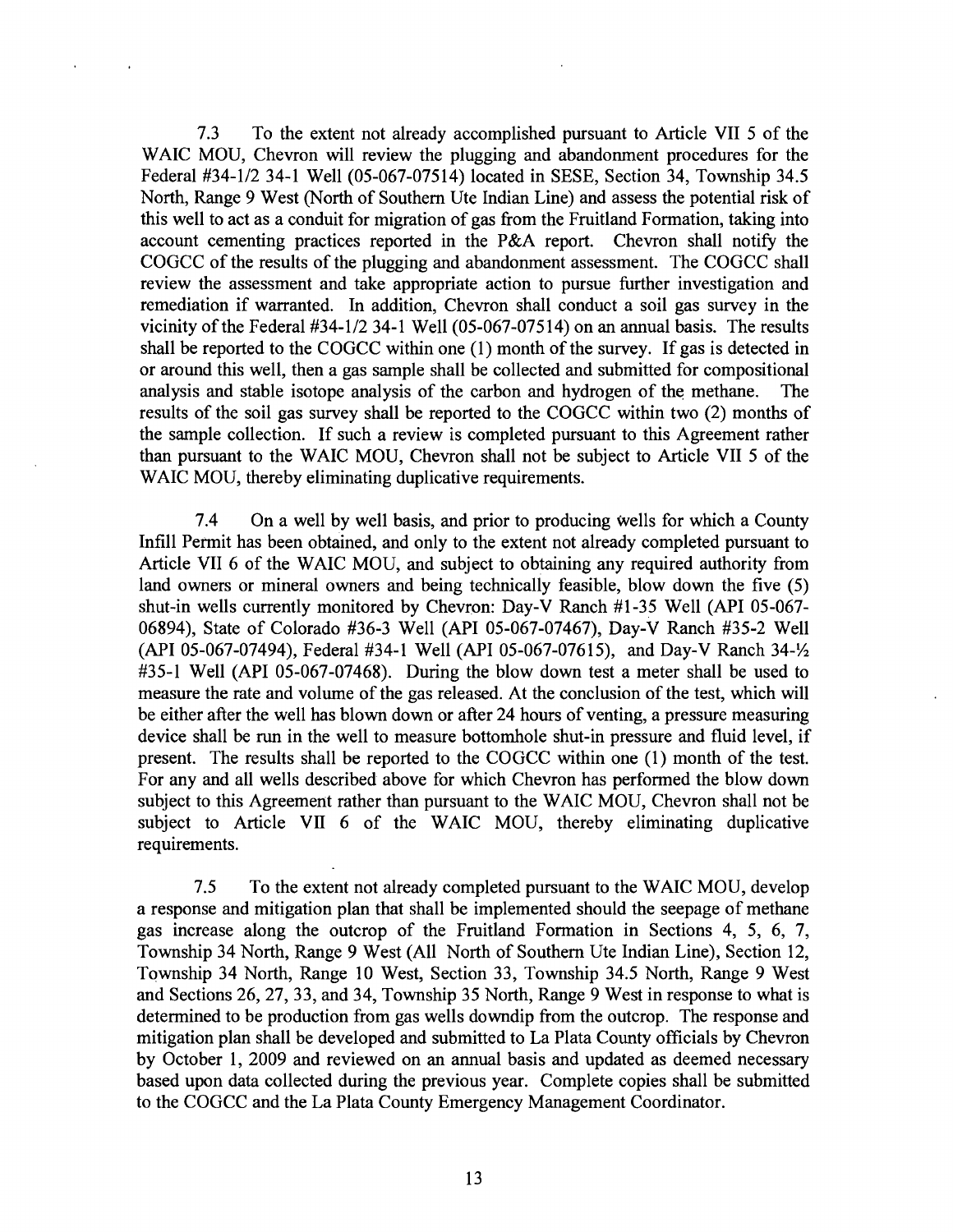7.6 To the extent not already completed pursuant to Article VII 8 of the WAIC MOU, as sufficient data is collected, calibrate the 2008 reservoir simulation model to confirm the prediction that intill drilling shall reduce gas seepage at the outcrop. The first recalibration shall occur in January 2010. The need for subsequent recalibrations shall be assessed at that time.. If such a calibration is. completed pursuant to this Agreement rather than pursuant to the WAIC MOD, Chevron shall not be subject to Article VII 8 of the WAIC, thereby eliminating duplicative requirements.

# ARTICLE VIII INCLUSION INTO COGCC ORDER

Chevron and the County agree to jointly request that certain conditions, as set forth in attached Exhibit A, be incorporated into the COGCC order approving the Infill Application.

#### ARTICLE IX

### SITE SPECIFIC DEVELOPMENT PLAN AND FUTURE REGULATIONS

This Agreement shall not grant or create any common law or statutory vested development rights or exempt Chevron from any applicable County development review regulations or processes. The County reserves the right in the future to enact and apply prospectively oil and gas regulations that are general in nature and are applicable to all similarly situated oil and gas activities subject to land use regulation by the County, even though such regulations may be more or less stringent than the standards applicable to the Infill Wells by virtue of this Agreement.

# ARTICLE X PRESERVATION OF RIGHTS

The parties acknowledge, understand and agree that this Agreement shall not operate as a bar, constitute a waiver of,any rights of the parties, or in any respect affect the ability of any party to this Agreement to assert its claims concerning the validity of the County's land use jurisdiction. Nothing in this Agreement shall be construed as an admission regarding the existence of proper jurisdictional authority or waiver by either party of any legal right or obligation, nor shall anything be construed as a bar to either party to seek any legal remedy available to it.

# ARTICLE XI ANNUAL REPORTING REQUIREMENT

Once each calendar year, Chevron will provide summary information to the County regarding the status of Chevron's activities within the Infill Application Area, with respect to:

Section 2.2 - well location exceptions,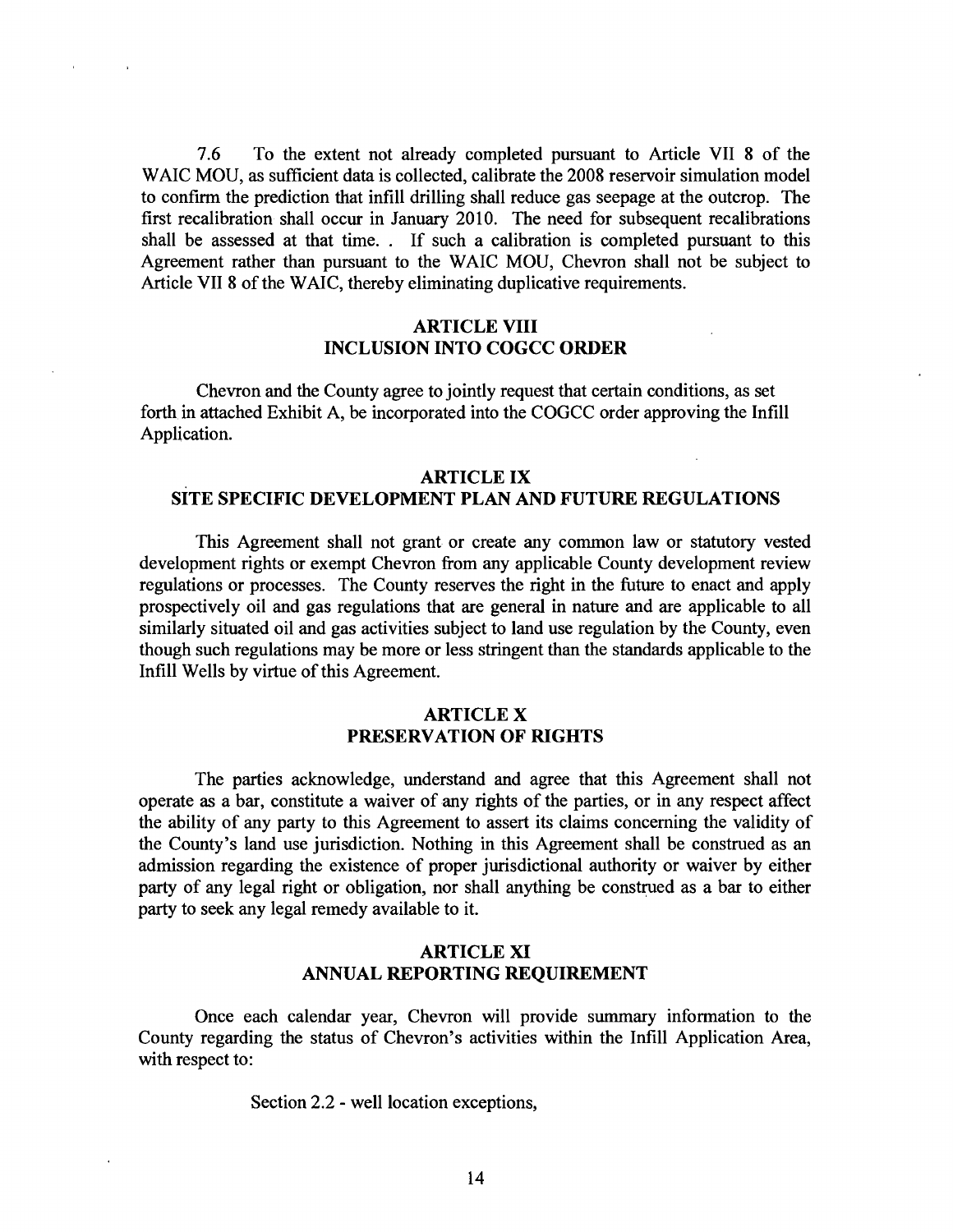Section  $3.2$  – road impact fees

Section 4.1 - electrification, and

Section 4.2 - green completion techniques.

This information will be presented in table format with the following fields:

- County permit number
- Well name

 $\mathbf{r}$ 

- Date well completed
- Exception location status (ie  $-$  is the well an exception location)
- Reason for exception location (if applicable)
- Road impact fee tier and amount paid
- Date electrification implemented
- Target electrification date (if not already electrified)
- Green completion status (ie were green completion practices used?)

In addition to the summary information set forth above, Chevron will provide to the County an overview of its proposed drilling plans in the Infill Application Area for the following calendar year, with the recognition by the County that such plans would be tentative and subject to change and with the County's agreement that such plans would be kept confidential .

### ARTICLE XII GENERAL PROVISIONS

The following general provisions shall govern the relationship between the parties with respect to Infill Fruitland Coal Wells within the Infill Application Area.

*12.1 Effective Date and Term.* Notwithstanding anything herein to the contrary, this Agreement shall be effective upon entry of the COGCC's order approving the Infill Application.

*12.2 Entire Agreement.* Except as otherwise expressly set forth herein, this Agreement embodies the complete agreement and understanding between the parties hereto with respect to the subject matter concerning the Infill Area hereof and supersedes and preempts any prior understandings, agreements or representations by or between the parties, written or oral, which may have related to the subject matter concerning the Intill Area hereof in any way.

*12.3 Successors and Assigns.* Except as otherwise provided herein, Chevron shall have the absolute right to transfer or sell any or part of its interest in the Infill Wells; provided, however, that in the event of transfer, Chevron's transferees, sublessees, successors and assigns shall be bound to comply with all terms hereof.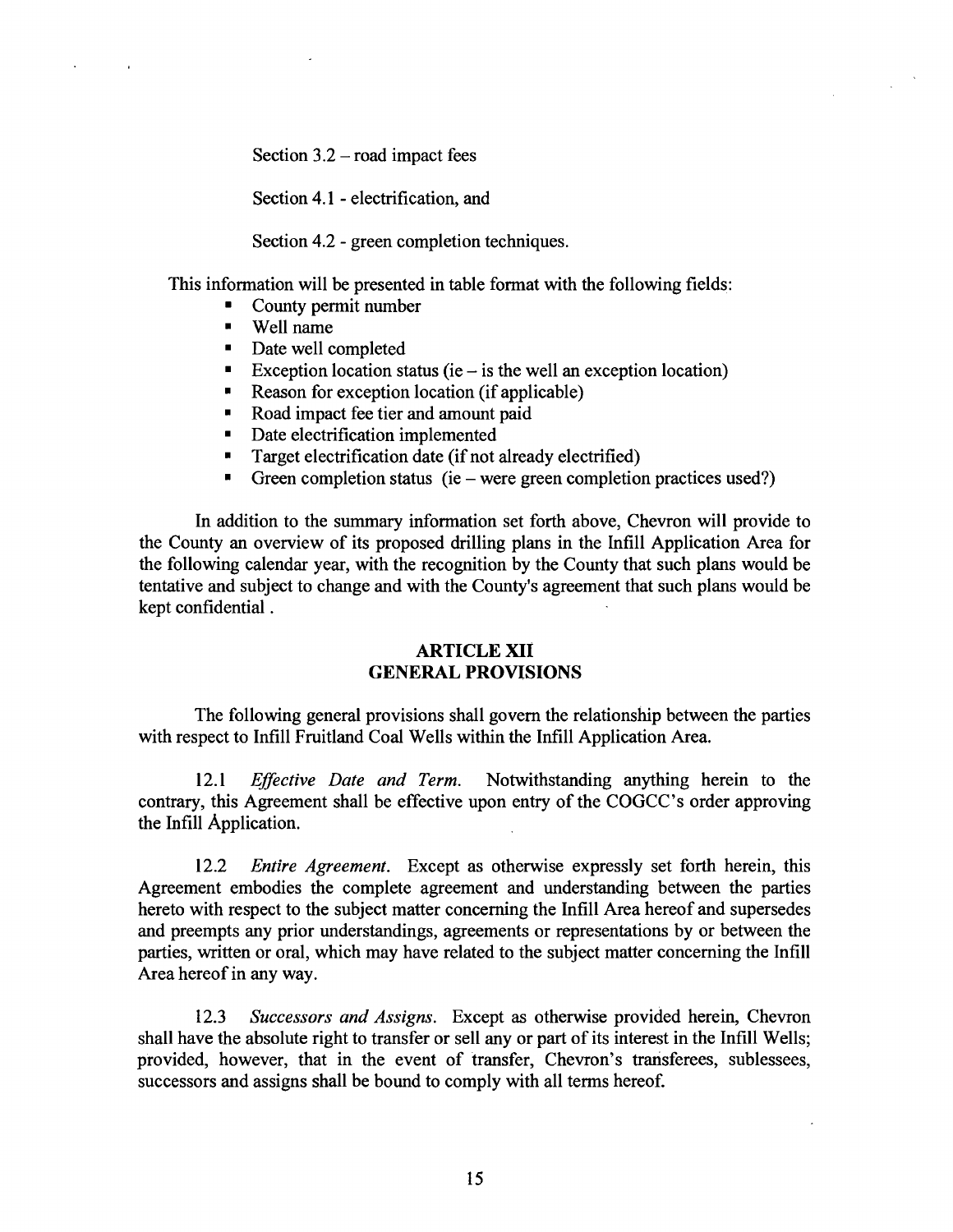*12.4 Counterparts.* This Agreement may be executed in one or more counterparts, each of which shall be deemed an original but all of which when taken together shall constitute a single agreement.

*12.5 Amendment.* All covenants, representations and warranties herein and all other obligations, responsibilities and terms hereof shall continue to be fully binding and enforceable on the parties until expressly superseded by written agreement of the parties,. No amendment to this Agreement shall be effective unless' in writing, signed by all parties who are then subject to this Agreement.

*12.6 <i>Waiver.* No failure on the part of any party hereto to exercise and no delay in exercising any right hereunder shall operate as a waiver of such right. The remedies provided herein are cumulative and not exclusive of any remedies provided by law. No waiver of, or failure to exercise any right hereunder shall operate to prevent future enforcement of such right.

*12.7. Notices.* Notices hereunder may be given by certified mail, return receipt requested, or by facsimile or electronic mail transmission. Notices shall be effective on receipt, provided, however, that confirmation of receipt shall be required in all instances. Notice to the respective parties shall be given to:

To the County at: Oil & Gas Planner Community Development Services La Plata County 1060 E.  $2^{nd}$  Avenue Durango, Colorado 81301

To Chevron at: Chevron Midcontinent, L.P. 11111 South Wilcrest Houston, TX 77099 Attn: San Juan Technical Team With Copies to: Goldman, Robbins & Nicholson, P.C. P.O. Box 2270 Durango, Colorado 81301 Attn: Jeffery P. Robbins

La Plata County Attorney 1060 E.  $2<sup>nd</sup>$ . Avenue Durango, Colorado 81301

With Copies to: Susan L. Aldridge, Esq. Beatty & Wozniak, P.C.  $216 \, 16^{th}$  St., Suite  $1100$ Denver, CO 80202

To Four Star Oil & Gas Company 11111 South Wilcrest Houston, TX 77099

or to any other addresses as any party hereto may, from time to time, designate in writing and deliver in a like manner.

12.8 *Headings*. The descriptive headings of the sections of this Agreement are inserted for convenience only and shall not control or affect the meaning or construction of any of the provisions hereof.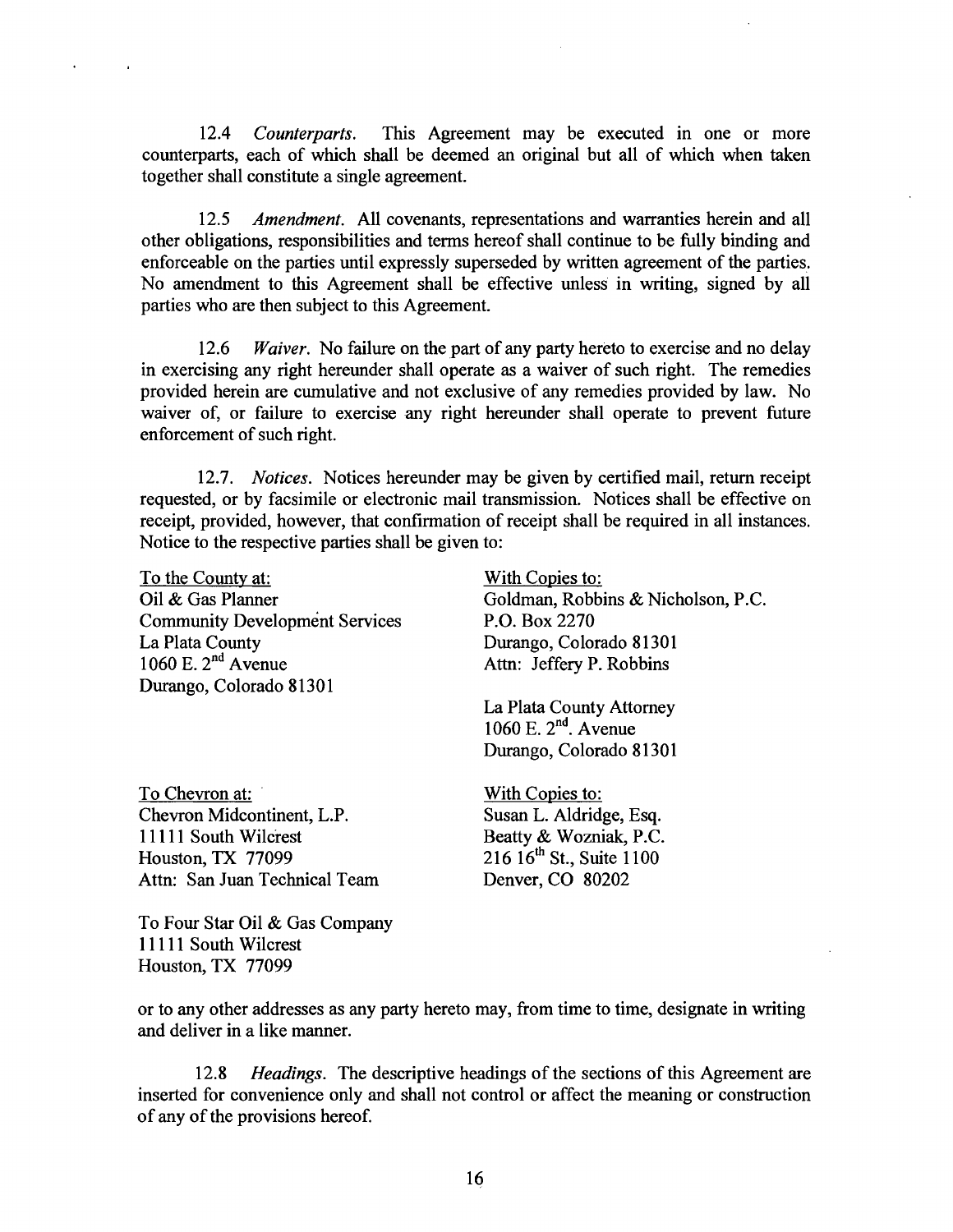12.9 *Further Acts.* Each of the parties shall promptly and expeditiously execute and deliver any and all documents and perform any and all acts as reasonably necessary, from time to time, to carry out the matters contemplated by this Agreement.

*12.10 No Partnership; Third Party Beneficiaries.* It is not intended by this Agreement to, and nothing contained in this agreement shall, create any partnership, joint venture or other arrangement between Chevron and the County. No term or provision of this Agreement is intended to or shall be for the benefit of any person, firm, organization or corporation not a party hereto and no other person, firm, organization or corporation shall have any right or cause of action hereunder.

*12.11 Severability.* The provisions of this Agreement are deemed material and nonseverable. If an action is brought that results in any provision of this Agreement being determined or declared by a Court to be illegal, invalid or unenforceable under present or future laws effective during the term of this Agreement, the parties shall negotiate in good faith for an equivalent or substitute provision or other appropriate adjustment to this Agreement. If the parties cannot reach agreement, or if so desired by the parties, then the issues in dispute shall be submitted to a mediator acceptable to both parties for nonbinding mediation. Unless otherwise agreed to by the parties, such mediation shall occur within sixty (60) days of a party's receipt of a notice to mediate from the other party.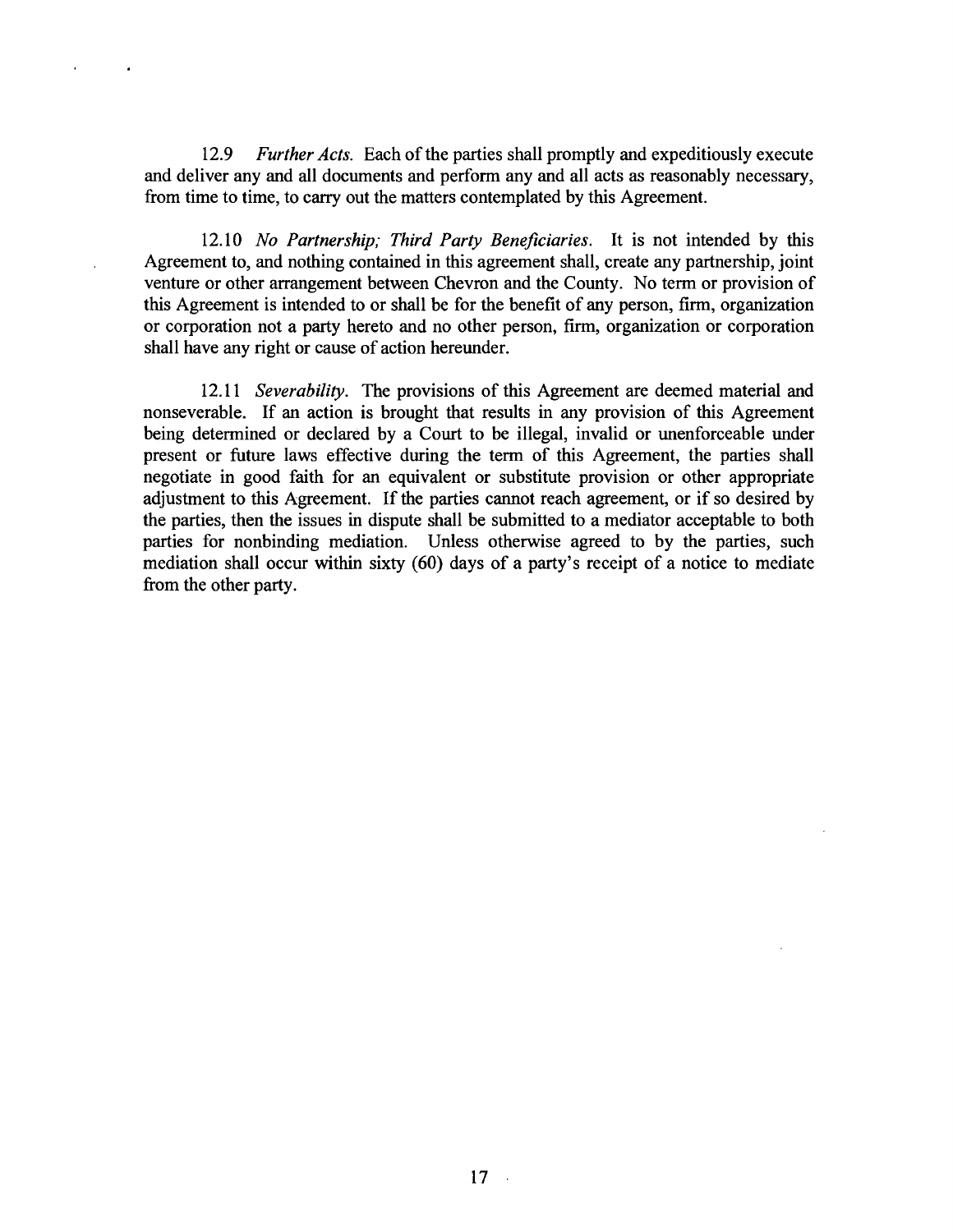# CHEVRON MIDCONTINENT, L.P. By: Chevron Midcontinent Operations Company, Its General Partner

 $By:$  of exercises Name: T.C B<sub>Jr</sub>/4 Title: Attorney

FOUR STAR OIL & GAS COMPANY

By: Printed Name:  $T \cdot e \cdot B \cup r \mid a \leq$ Title: Attorney  $\sqrt{2}$ 

BOARD OF COUNTY COMMISSIONERS LA PLATA COUNTY, COLORADO

 $H(t)$ 

Kollie Hotter, Chair

(SEAL) AT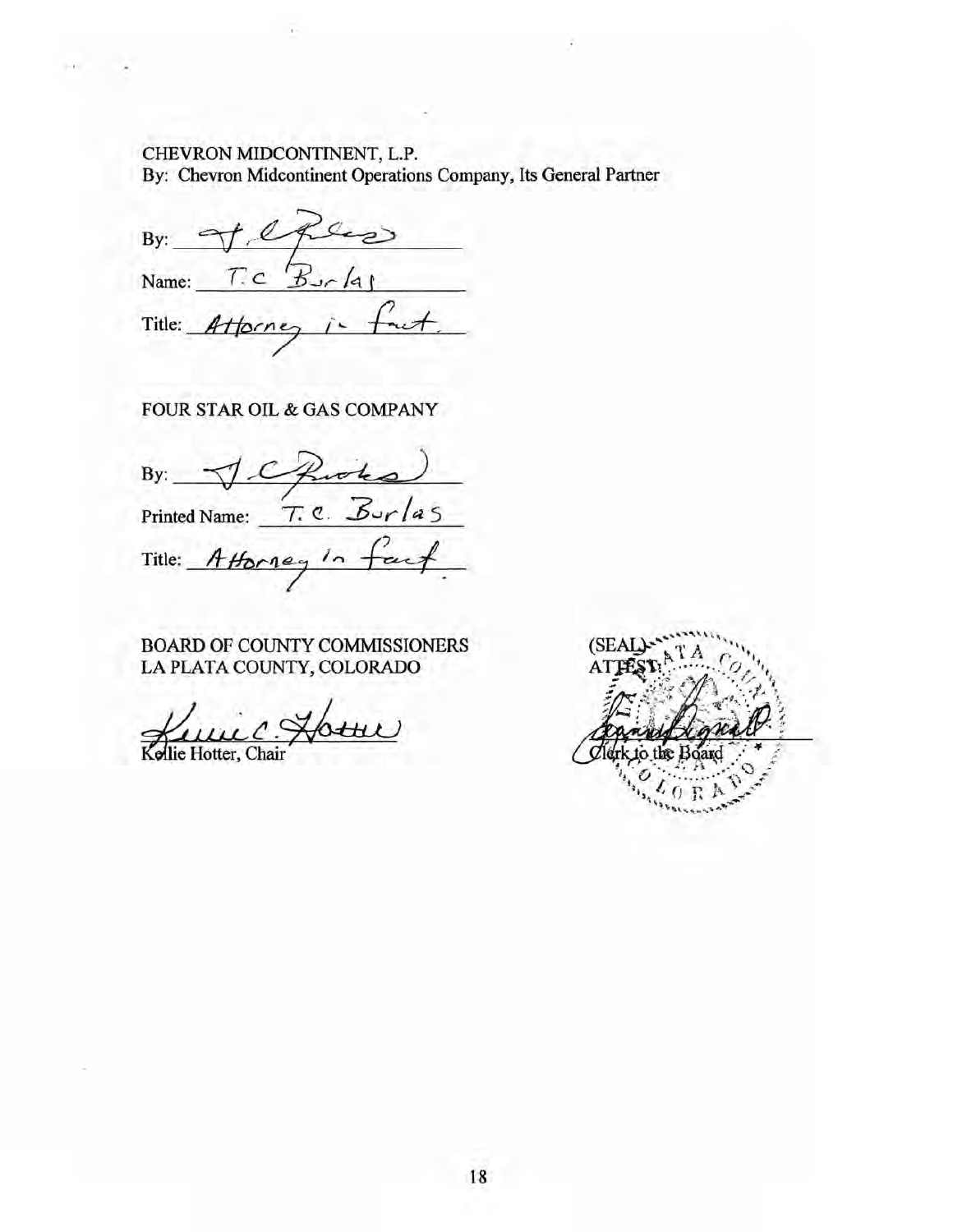# EXHIBIT A

## PROPOSED CONDITIONS OF APPROVAL

Applicant CHEVRON MIDCONTINENT, L.P. and FOUR STAR OIL & GAS COMPANY (together "Chevron") and Intervenor La Plata County, Colorado ("La Plata County") respectfully request that an Order issued by the Commission in Cause No. 112, Docket No. 0801-AW-34 be made subject to and conditional upon the following:

1. Compliance with all terms, conditions and provisions of prior Commission Orders in Cause No. 112, including without limitation, the specific provisions of Order No. 112-157 including the Rule 508j.(3)B conditions attached thereto.

2. . Compliance with the terms and provisions of all of the Commission's health, safety, welfare and environmental rules and regulations now or hereafter in effect.

3. Those certain provisions as set forth in the January \_, <sup>2009</sup> Memorandum ofUnderstanding, including Exhibit A, between Chevron and La Plata County as follows. In the event of any conflict between the terms of the Memorandum of Understanding and the terms of the Exhibit A to the Memorandum of Understanding, the terms of the Memorandum of Understanding shall govern.

# *A. Surface Density*

The density of Fruitland Coal Well Pads within the Intill Application Area shall not exceed two (2) within any drilling and spacing unit of 320-acres for the Fruitland Coal Seam. Notwithstanding the foregoing, nothing contained in this provision shall be construed so as to require the closure or abandonment of any existing gas well.

## *B. Well Location; Exceptions*

The Commission may grant a special exception allowing for a greater density of Fruitland Coal Well Pads (i.e., more than 4 per 640-acre section), at the request of Chevron and after consultation with the Local Governmental Designee, based upon a finding by the Commission that one or more of the following factors apply in a manner such that use of an existing Well Pad is rendered impractical:

- a. topographic characteristics of the site;
- b. natural resource constraints *(e.g.,* wetlands);
- c. the location of utilities or similar services;
- d. geologic factors or where issues concerning distances between wells are present;
- e. other site conditions beyond the control of Chevron; or
- f. safety concerns.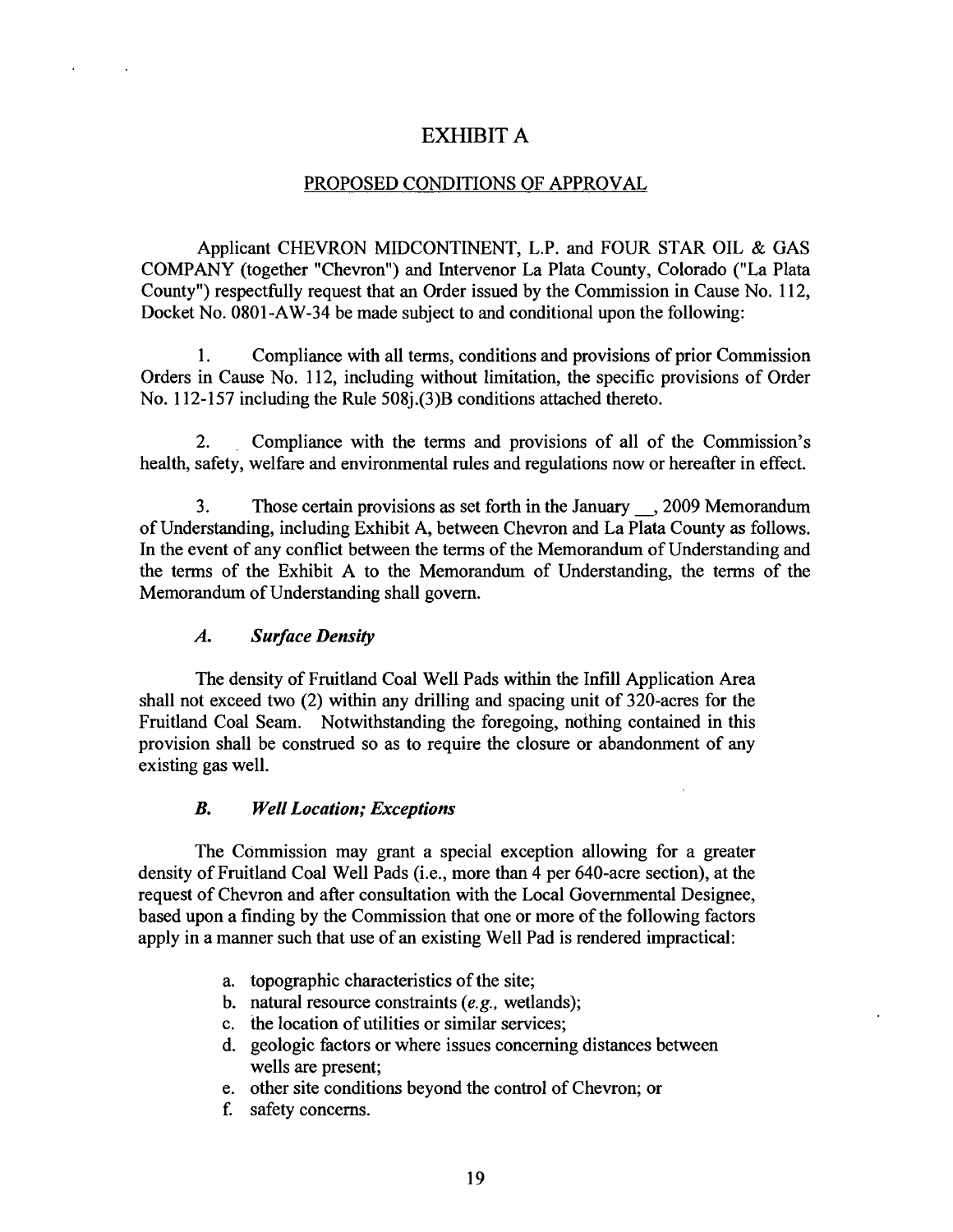#### c. *Water Well Monitoring.*

To the extent the following provisions have not already been completed pursuant to Chevron"s operations subject to the WAIC Application, Chevron agrees:

If a conventional gas well exists within one quarter (1/4) mile of the bottom hole location of a Proposed Infill Well, then the two (2) closest water wells within a one-half  $(1/2)$  mile radius of the conventional gas well shall be sampled by Chevron as water quality testing wells. If possible, the water wells selected shall be on opposite sides of the existing conventional gas well not exceeding one-half (1/2) mile radius. If water wells on opposite sides of the conventional gas well cannot be identified, then the two (2) closest wells within one-half (1/2) mile radius shall be sampled. If two (2) or more conventional gas wells are located within one quarter  $(1/4)$  mile of the bottom hole location of the Proposed Infill Well, then the conventional gas well closest to a Proposed Infill Well shall be used for selecting wells for sampling.

If no conventional gas wells are located within one quarter (1/4) mile radius of the bottom hole location of the Proposed Intill Well, then the selected water wells shall be within one quarter (1/4) mile of the bottom hole location of the Proposed Infill Well. In areas where two (2) or more water wells exist within one quarter (1/4) mile of the bottom hole location of the Proposed Infill Well, then the two (2) closest water wells shall be sampled by Chevron. Ideally, if possible, the water wells selected should be on opposite sides of the bottom hole location of the Proposed Infill Well. If water wells on opposite sides of the bottom hole location of the Proposed Infill Well cannot be identified, then the two (2) closest wells within one quarter (1/4) mile radius shall be sampled by Chevron. If two (2) water wells do not exist within one quarter (1/4) mile radius, then the two closest single water wells within a one-half  $(1/2)$  mile radius shall be selected.

If no water well is located within a one quarter (1/4) mile radius area or if access is denied, a water well within one-half (1/2) mile of the bottom hole location of the Proposed Infill Well shall be selected. If there are no water quality testing wells meeting the foregoing criteria, then sampling shall not be required. If the BLM or the COGCC have already acquired data on a water well within one quarter  $(1/4)$  mile of the conventional gas well, but it is not the closest water well, it shall be given preference in selecting a water quality testing well. The "initial baseline testing" described in this paragraph shall include all major cations and anions, TDS, iron and manganese, nutrients (nitrates, nitrites, selenium), dissolved methane, pH, presence of bacteria and specific conductance and field hydrogen sulfide.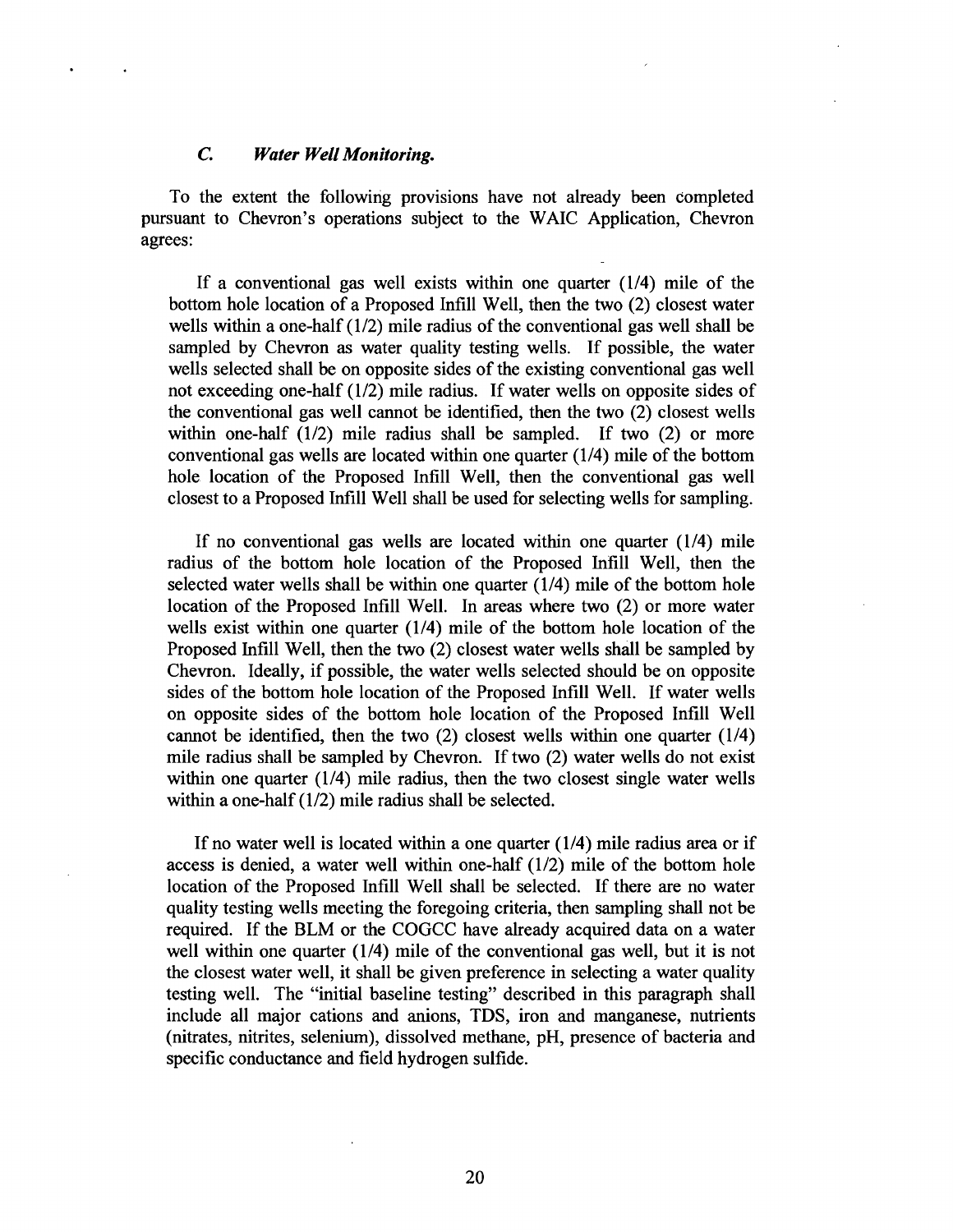If free gas or a methane concentration level greater than 2 mg/L is detected in a water quality testing well, compositional analysis and carbon isotopic analyses of methane carbon shall be performed to determine gas type (thermogenic, biogenic or an intermediate mix of both). If the testing results reveal biogenic gas, no further isotopic testing shall be done. If the carbon isotope test results in a thermogenic or intermediate mix signature, annual testing shall be performed thereafter and an action plan shall be drafted by Chevron to determine the source of the gas. If the methane concentration level increases by more than 5 mg/L between sampling periods, or increase to more than 10 mg/L, an action plan shall be drafted to determine the source of the gas.

The initial baseline testing shall occur prior to the drilling of the Proposed Infill Well. Within one (1) year after completion of the Proposed Infill Well, a "post completion" test shall be performed for the same parameters above and repeated three (3) and six (6) years thereafter. If no significant changes from the baseline have been identified after the third test (the six year test), no further testing shall be required. The testing schedule will restart after the drilling of a new Infill Well on an existing Well Pad if the wells to be tested include those tested for the 160 acre infill program. Additional "post completion" test(s) may be required if changes in water quality are identified during follow-up testing. The Director of the COGCC may require further water well sampling at any time in response to complaints from water well owners.

Within three (3) months of collecting the samples used for the test, copies of all test results described above shall 'be provided to the COGCC and the surface owner where the water quality testing well is located

### *D. Plugged andAbandoned Wells/Soil Gas Vapor Survey*

To the extent the following provisions have not already been completed pursuant to Chevron's operations subject to the WAIC Application, Chevron agrees

A soil gas vapor-monitoring program is designed to determine a possible lack of zonal isolation along wellbores of plugged and abandoned wells. Chevron will attempt to identify any plugged and abandoned wells located within 0.25 miles of the bottom hole location of any Proposed Intill Well. Any plugged and abandoned well within 0.25 miles of the bottom hole of a Proposed Intill Well will be assessed for risk, taking into account cementing practices reported in the plugged and abandoned reports. Chevron shall notify the COGCC of all results of all risk assessments of plugging procedures. The COGCC may appropriate funds under Rule 701 (the Environmental Response Fund) to conduct soil gas monitoring tests to further define the risks. If the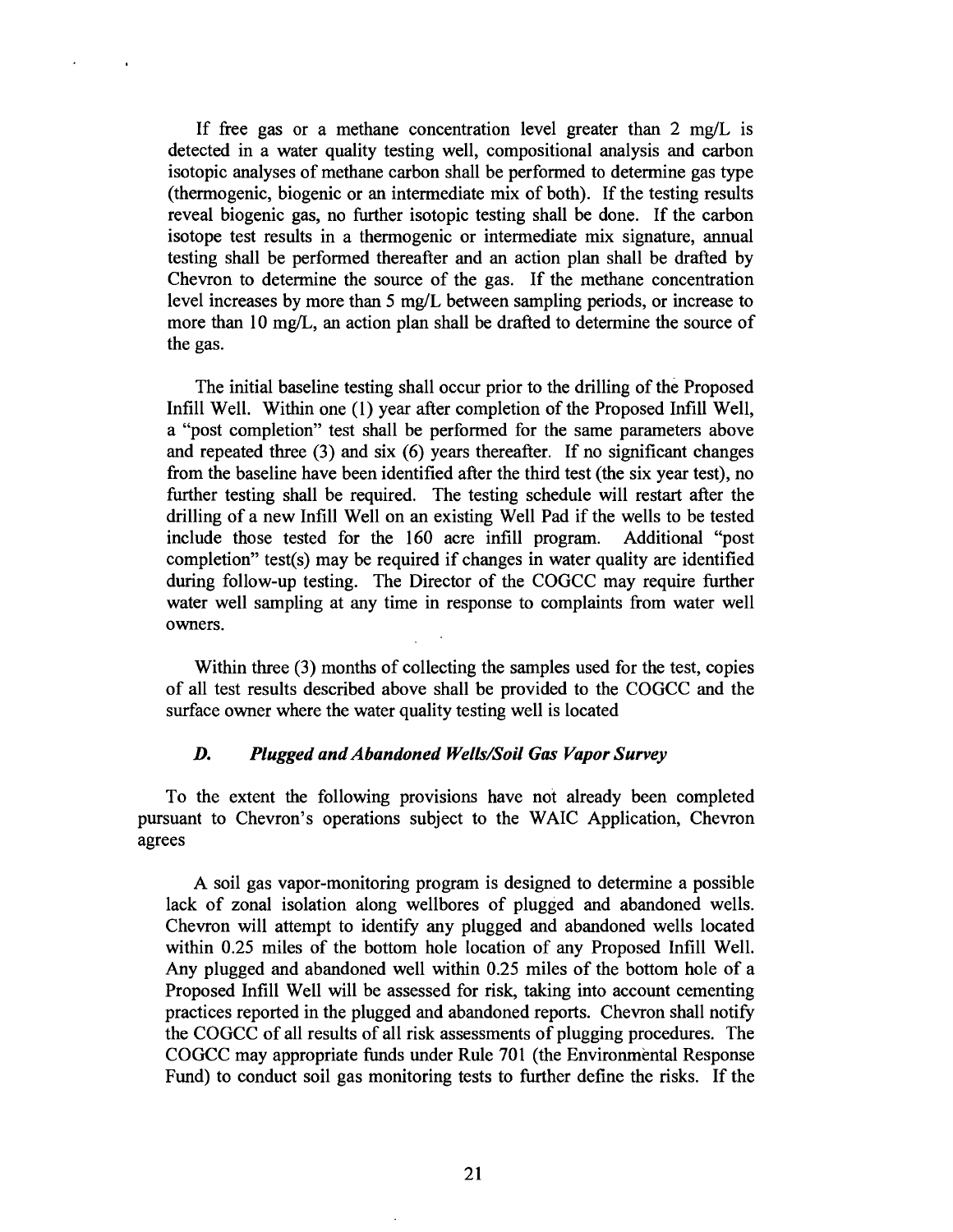monitoring reveals a possible lack of zonal isolation, the COGCC may then conduct or order any necessary remediation or other authorized activities.

### *E. Outcrop Monitoring Activities and Contingency Planning.*

To the extent the following provisions have not already been completed pursuant to Chevron's operations subject to the WAIC Application, Chevron agrees

1. Unless such wells have already been installed pursuant to Article yll 1 of the WAIC MOU, Chevron shall endeavor to install two (2) monitoring wells, one (1) located either in Section 6 or 8, Township 34 North, Range 9 West (North of Southern Ute Indian Line) and one (1) located in Section 4, Township 34 North, Range 9 West (North of Southern Ute Indian Line). If drilled, these wells shall be installed into the Fruitland Formation and perforated across the coal seams. The proposed locations of these wells will be discussed with and approved by the COGCC project manager for the La Plata County portion of the COGCC 4M Project. A suite of logs will be run, including gamma ray, bulk density, resistivity, caliper and spontaneous potential. A sonic log will also be run to determine face and butt cleat orientation. The wells shall be shut-in and static gradient pressure tests shall be performed in the wells on a monthly basis or the wells shall be equipped with two (2) pressure transducers, one to measure bottomhole pressure and one to measure wellhead pressure and an electronic data logger. Pressure data shall be reported to the COGCC on a monthly basis. The wells shall be blown down periodically, but at least once annually, and a meter shall be used to measure the rate and volume of the gas released. At the conclusion of the blow down test, which will be either after the well has blown down or after 24 hours of venting, a pressure measuring device shall be run in the well to measure bottomhole shut-in pressure and fluid level, if present. The results shall be reported to the COGCC within one (1) month of the test. If such wells are drilled pursuant to this Agreement rather than pursuant to the WAIC MOU, Chevron shall not be subject to Article VII 1 of the WAIC MOU, thereby eliminating duplicative requirements. If Chevron is unable to accomplish the installation of these monitoring wells, then Chevron, the staff of the COGCC, and the staff of La Plata County, shall meet and develop reasonable alternatives to further the goals of the COGCC 4M Project.

2. To the extent one has not already been done pursuant to Article VII 2 of the WAIC MOD, Chevron will conduct a detailed soil gas survey over the outcrop of the Fruitland Formation in Sections 4, 5, 6, 7, Township 34 North, Range 9 West (All North of Southern Ute Indian Line), Section 12, Township 34 North, Range 10 West, Section 33, Township 34.5 North, Range 9 West, and Sections 26, 27, 33, and 34, Township 35 North, Range 9 West. A grid-mapping system, such as that currently used for the outcrop monitoring required by Order Nos.  $112-156$  and  $112-157$  shall be used and shall include collecting gas measurements of methane, hydrogen sulfide, and carbon dioxide flux using a portable flux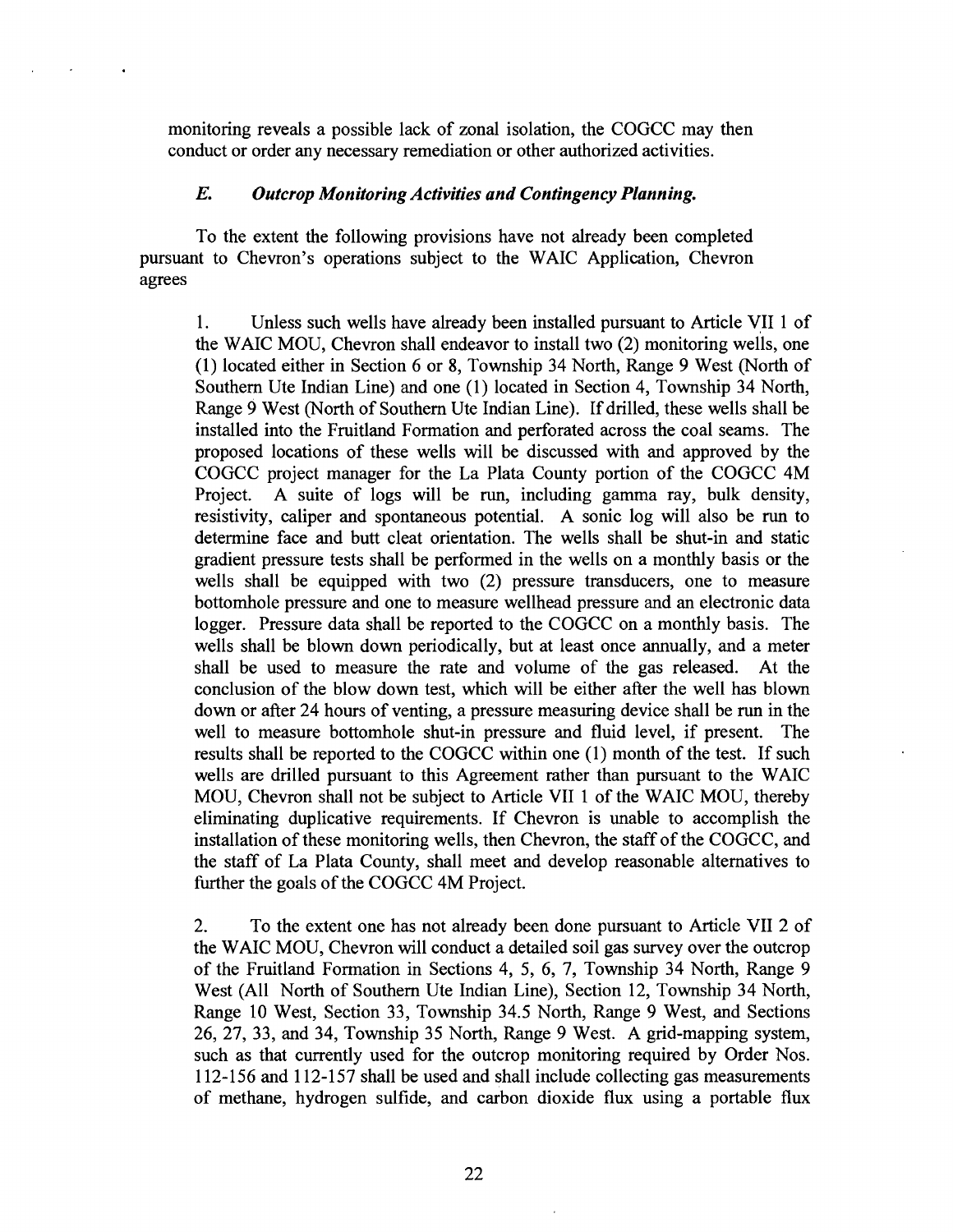meter. The locations of the measurements shall be accurately located using Global Positioning System technology. This work is a stand alone requirement of this order, but the results shall also be incorporated into the annual report for the outcrop monitoring required by Order Nos. 112-156 and 112-157. If such survey has not been completed pursuant to this Agreement rather than pursuant to the WAIC MOU, Chevron shall not be subject to Article VII 2 of the WAIC MOU, thereby eliminating duplicating requirements.

3. To the extent not already accomplished pursuant to Article VII 5 of the WAIC MOU, review the plugging and abandonment procedures for the Federal #34-1/2 34-1 Well (05-067-07514) located in SESE, Section 34, Township 34.5 North, Range 9 West (North of Southem Ute Indian Line) and assess the potential risk of this well to act as a conduit for migration of gas from the Fruitland Formation, taking into account cementing practices reported in the P&A report. Chevron shall notify the COGCC of the results of the plugging and abandonment assessment. The COGCC shall review the assessment and take appropriate action to pursue further investigation and remediation if warranted. In addition, Chevron shall conduct a soil gas survey in the vicinity of the Federal #34-1/2 34-1 Well (05-067-07514) on an annual basis. The results shall be reported to the COGCC within one  $(1)$  month of the survey. If gas is detected in or around this well, then a gas sample shall be collected and submitted for compositional analysis and stable isotope analysis of the carbon and hydrogen of the methane. The results of the soil gas survey shall be reported to the COGCC within two  $(2)$  months of the sample collection. If such a review is completed pursuant to this Agreement rather than pursuant to the WAIC MOU, Chevron shall not be subject to Article VII 5 of the WAIC MOU, thereby eliminating duplicating requirements.

4. On a well by well basis, and prior to producing wells for which a County Infill Permit has been obtained, and only to the extent not already completed pursuant to Article VII 6 of the WAIC MOU, and subject to obtaining any required authority from land owners or mineral owners and being technically feasible, blow down the five (5) shut-in wells currently monitored by Chevron: Day-V Ranch #1-35 Well (API 05-067-06894), State of Colorado #36-3 Well (API 05-067-07467), Day-V Ranch #35-2 Well (API 05-067-07494), Federal #34-1 Well (API 05-067-07615), and Day-V Ranch  $34-\frac{1}{2}$  #35-1 Well (API 05-067-07468). During the blow down test a meter shall be used to measure the rate and volume of the gas released. At the conclusion of the test, which will be either after the well has blown down or after 24 hours of venting, a pressure measuring device shall be run in the well to measure bottomhole shut-in pressure and fluid level, if present. The results shall be reported to the COGCC within one (1) month of the test. For any and all wells described above for which Chevron has performed the blow down subject to this Agreement rather than pursuant to the WAIC MOU, Chevron shall not be subject to Article VII 6 of the WAIC MOU, thereby eliminating duplicating requirements.